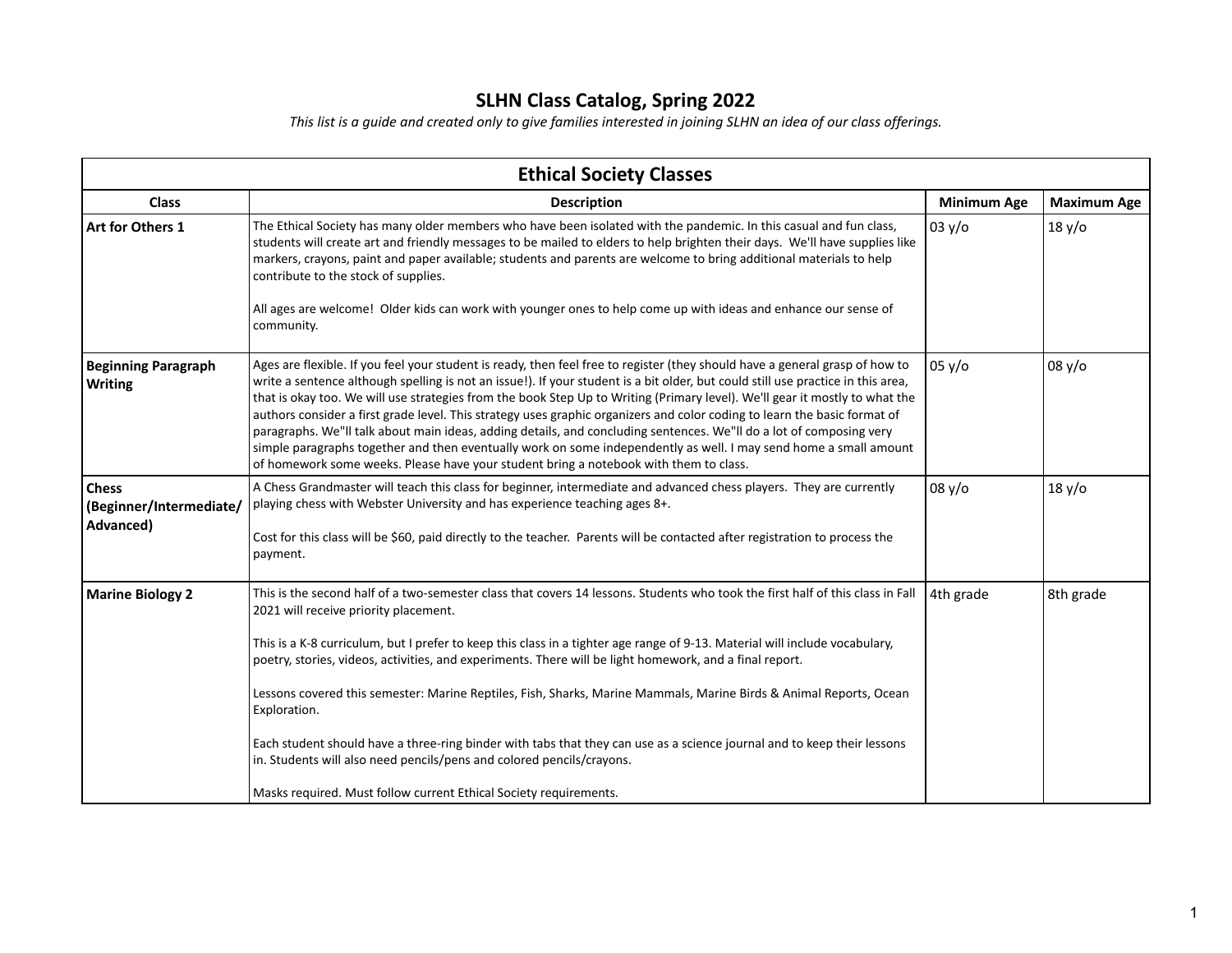| <b>Modern Calligraphy for</b><br><b>Beginners</b>                                     | Modern Calligraphy for Beginners<br>Health and Safety Guidelines: masks required<br>In this course we will learn the basics of modern copperplate calligraphy. Students will learn how to properly use the<br>tools needed, learn a handful of typefaces, and work on an end of the semester individual project. Students will be<br>asked to do some practice at home between classes.<br>I will distribute nib pen holders, nibs, ink, and sketchpads at the first class. There is a supplies fee of \$12 per student for<br>these items. Students are asked to bring a pencil, ruler, and eraser with them to each class.                                                                                                                                                                                                                                                                                  | 7th grade  | 12th grade      |
|---------------------------------------------------------------------------------------|---------------------------------------------------------------------------------------------------------------------------------------------------------------------------------------------------------------------------------------------------------------------------------------------------------------------------------------------------------------------------------------------------------------------------------------------------------------------------------------------------------------------------------------------------------------------------------------------------------------------------------------------------------------------------------------------------------------------------------------------------------------------------------------------------------------------------------------------------------------------------------------------------------------|------------|-----------------|
| <b>Nursery 1</b>                                                                      | Nursery room care for our littlest ones while big siblings are in class.                                                                                                                                                                                                                                                                                                                                                                                                                                                                                                                                                                                                                                                                                                                                                                                                                                      | Nursery    | 04 y/o or Pre-K |
| <b>Play with Preschool</b>                                                            | Come play with us! Join us for music, coloring, and storytime. It will be a fun time socializing together!                                                                                                                                                                                                                                                                                                                                                                                                                                                                                                                                                                                                                                                                                                                                                                                                    | Pre-school | Kindergarten    |
| Art for Others 2                                                                      | The Ethical Society has many older members who have been isolated with the pandemic. In this casual and fun class,<br>students will create art and friendly messages to be mailed to elders to help brighten their days. We'll have supplies like<br>markers, crayons, paint and paper available; students and parents are welcome to bring additional materials to help<br>contribute to the stock of supplies.<br>All ages are welcome! Older kids can work with younger ones to help come up with ideas and enhance our sense of<br>community.                                                                                                                                                                                                                                                                                                                                                             | 03 y/o     | 18 y/o          |
| <b>Egyptian Mythology</b>                                                             | Join us to learn about Egyptian Mythology while reading the first book in the Kane Chronicles by Rick Riordan, The Red<br>Pyramid.                                                                                                                                                                                                                                                                                                                                                                                                                                                                                                                                                                                                                                                                                                                                                                            | 6th grade  | 8th grade       |
| <b>Exploring Picture Books</b><br>through Yoga and<br><b>Artistic Expression/Play</b> | In this class, each week we'll read a children's book. We'll perform yoga poses based on the book. Then we'll provide an<br>opportunity for play/creation based on the book.<br>The class objectives are to engage in a fun way with children's stories, improve flexibility, strength, and mindfulness<br>through yoga, and provide opportunities for fine motor growth through play and artistic expression all while interacting<br>with teachers and peers.<br>Masks required.<br>We will provide towels for yoga mats (they will be washed prior to every class). You are also welcome to bring your own<br>yoga mat.<br>Parents and siblings are welcome to join. The books and activities will be geared towards a younger/young at heart<br>audience.<br>COVID numbers will be closely watched and class will be moved to an online platform if the need arises.<br>We can't wait for you to join us! | 03 y/o     | 07 y/o          |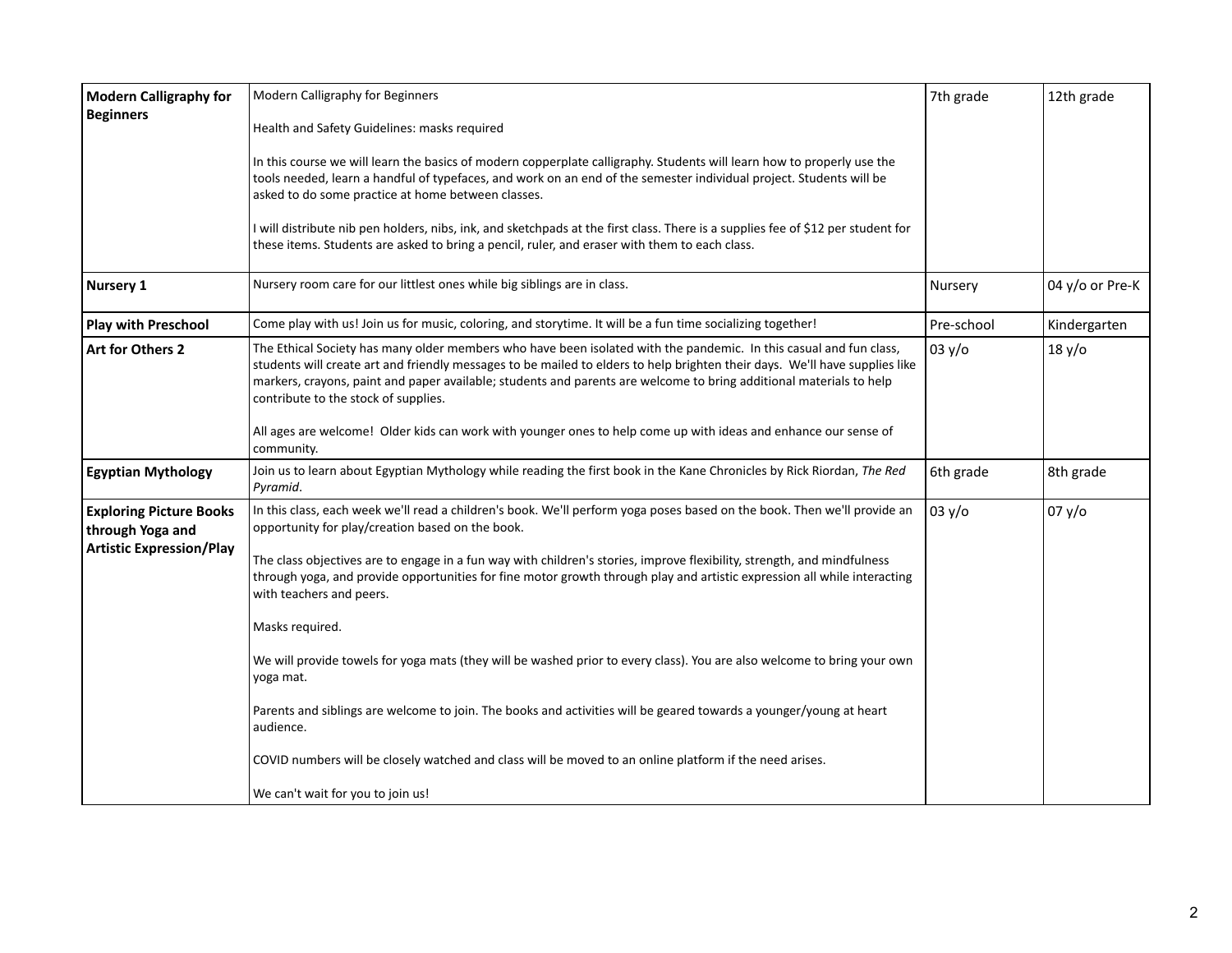| <b>Hands-on Science</b>   | This class uses a similar curriculum that I used for Science Detectives, but the lesson structure and experiments will be<br>different this time. The subject matter will be a little younger this time too, more along the line of what kids are exposed<br>to in 1st-3rd grade. Each week, we'll work as scientists to understand parts of our world through discussion, video, and<br>hands-on experiments. I plan on using two resources for this class - a kit from Scholastic SuperScience, the same<br>company that created the mysteries I used last semester, and some Mystery Science.                                                                                                                                                                                                                        | 1st grade | 3rd grade       |
|---------------------------|-------------------------------------------------------------------------------------------------------------------------------------------------------------------------------------------------------------------------------------------------------------------------------------------------------------------------------------------------------------------------------------------------------------------------------------------------------------------------------------------------------------------------------------------------------------------------------------------------------------------------------------------------------------------------------------------------------------------------------------------------------------------------------------------------------------------------|-----------|-----------------|
| Intro to Improv           | Come have fun and explore Improv! You will learn the core fundamentals and principles of improv, focusing on various<br>games and exercises that encourage trust, communication, agreement ("yes and"); active listening, character, status,<br>and making your scene partner look good.<br>No experience needed. Must be respectful of other students, no laughing at or making fun of others. Must be willing to<br>try!                                                                                                                                                                                                                                                                                                                                                                                              | 12 y/o    | 18 y/o          |
| <b>Learn to Crochet</b>   | Come learn the basics of crocheting and start on your first project!<br>I will provide worsted weight yarn, you bring the hook. 5mm and 6mm are going to be used most.                                                                                                                                                                                                                                                                                                                                                                                                                                                                                                                                                                                                                                                  | 06 y/o    | 18 y/o          |
| <b>Nursery 2</b>          | Nursery room care for our littlest ones while big siblings are in class.                                                                                                                                                                                                                                                                                                                                                                                                                                                                                                                                                                                                                                                                                                                                                | Nursery   | 04 y/o or Pre-K |
| Open Legend RPG           | Join us for a table top RPG (similar to D&D) called Open Legend. No resources will be required but if you have dice,<br>please bring them.<br>Link to rules etc https://openlegendrpg.com/<br>*** As of now we are planning on hosting this at Ethical so the teens can play in person. However, if there are a lot of<br>other classes for the age group OR Covid numbers don't go down, we will switch to online, dates/time TBD***<br>Class Name: Open Legend RPG<br>Health and Safety : rules of Ethical apply                                                                                                                                                                                                                                                                                                      | 13 y/o    | 18 y/o          |
| <b>Culinary Reactions</b> | We will explore chemistry in the kitchen through Culinary Reactions. Each class we will focus on a different type of<br>reaction - foams, emulsions, gels, suspensions, solutions, acid indicators and more! There may be some take home<br>assignments.<br>Some of our creations will be edible, so please let me know of any food allergies.<br>It is recommended that you purchase a copy of the book as a reference, but not required - Culinary Reactions: The<br>Everyday Chemistry of Cooking, Simon Quellen Field. There is a lot of information in there that will help round out the<br>class if you'd like to use it as part of a credit for science. There are also additional recipes and ideas in it.<br>We are asking a \$10 supply fee because there will be a lot of ingredients needed for the class. | 13 y/o    | 18 y/o          |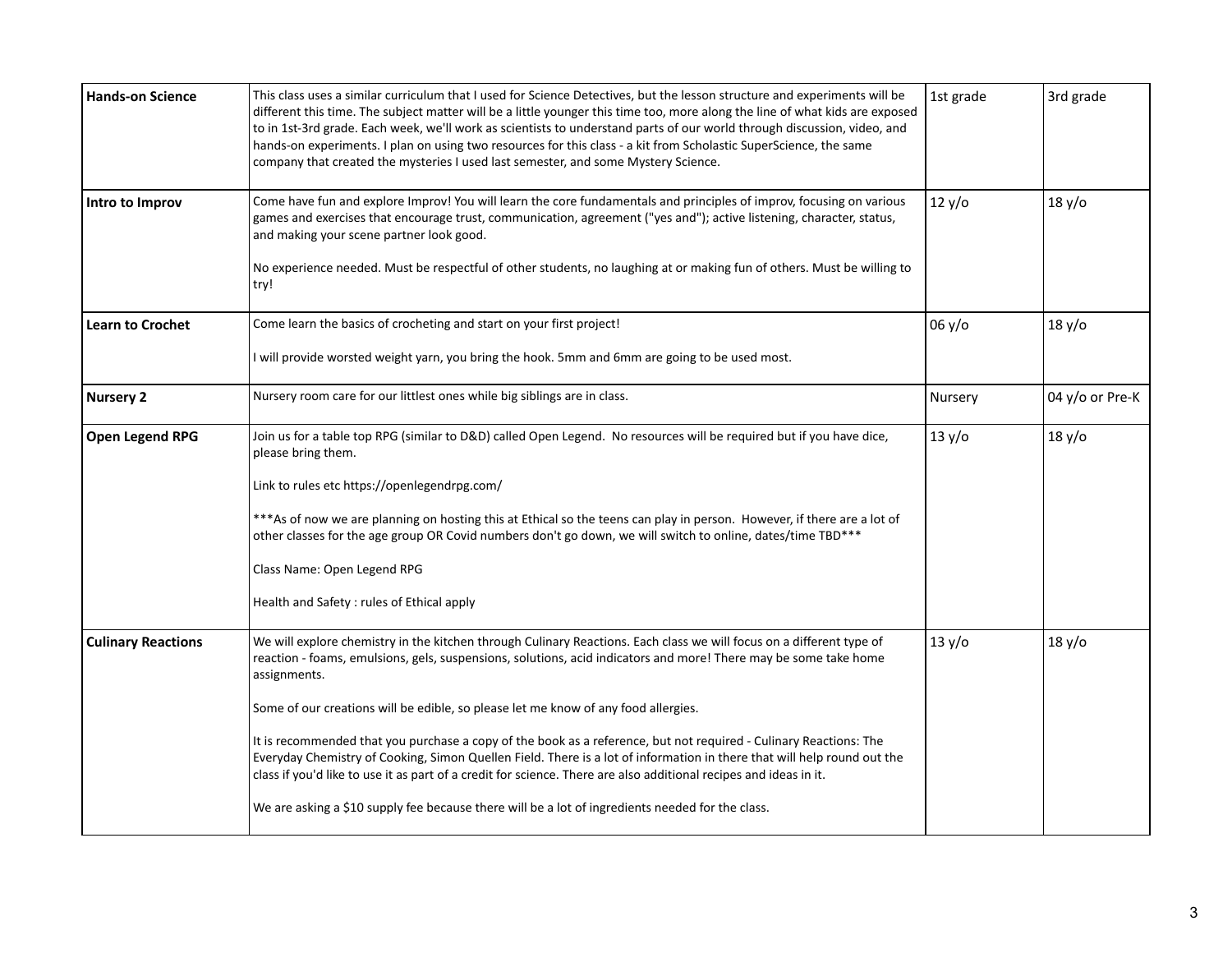| <b>Intro to Italian</b>              | We'll learn basic Italian vocabulary such as colors, numbers, family members, foods, etc. using a variety of fun activities<br>geared toward young learners: paired audiobooks/picture books, coloring activities (and written activities for students<br>who write), songs, and more.                                                                                                                                                                                                                                                                                                                                                                                                                                                                | Pre-School | 3rd grade       |
|--------------------------------------|-------------------------------------------------------------------------------------------------------------------------------------------------------------------------------------------------------------------------------------------------------------------------------------------------------------------------------------------------------------------------------------------------------------------------------------------------------------------------------------------------------------------------------------------------------------------------------------------------------------------------------------------------------------------------------------------------------------------------------------------------------|------------|-----------------|
|                                      | Masks - required                                                                                                                                                                                                                                                                                                                                                                                                                                                                                                                                                                                                                                                                                                                                      |            |                 |
|                                      | Age range of class: Preschool - 3rd Grade                                                                                                                                                                                                                                                                                                                                                                                                                                                                                                                                                                                                                                                                                                             |            |                 |
| <b>Nursery 3</b>                     | Nursery room care for our littlest ones while big siblings are in class.                                                                                                                                                                                                                                                                                                                                                                                                                                                                                                                                                                                                                                                                              | Nursery    | 04 y/o or Pre-K |
| <b>SLHN Podcast (ages 12-</b><br>18) | Have you ever wanted to be part of a podcast team? Let's learn together how to produce one! I got a fancy microphone<br>for Christmas and have no idea how to use it. We can figure it out and then sit around it and talk about our<br>homeschooling adventures and what it's like to be a homeschooler in today's world - or whatever you want to discuss.<br>Your voice is important and we want to hear from you!                                                                                                                                                                                                                                                                                                                                 | 12 y/o     | 18 y/o          |
| <b>STEM Challenge</b>                | Each week we will complete a fun STEM challenge. An example is making a mini marshmallow catapult out of popsicle<br>sticks. Some weeks the project will be individual, while other weeks students will work in small groups. I will provide the<br>materials and parameters and each student will get to use their creativity to reach a solution. Each week students will<br>have multiple attempts at the challenge. Personal growth will be encouraged and it will be emphasized that competition<br>is not the goal. The objectives of all challenges will be to:                                                                                                                                                                                | 07 y/o     | 11 y/o          |
|                                      | 1) Have fun while putting engineering skills to use.                                                                                                                                                                                                                                                                                                                                                                                                                                                                                                                                                                                                                                                                                                  |            |                 |
|                                      | 2) Think critically and problem solve to create the most successful result.                                                                                                                                                                                                                                                                                                                                                                                                                                                                                                                                                                                                                                                                           |            |                 |
|                                      | 3) Use creativity to solve challenge.                                                                                                                                                                                                                                                                                                                                                                                                                                                                                                                                                                                                                                                                                                                 |            |                 |
|                                      | 4) Communicate effectively within a group to complete a common goal.                                                                                                                                                                                                                                                                                                                                                                                                                                                                                                                                                                                                                                                                                  |            |                 |
|                                      | Health and Safety Guidelines: Masks required and social distancing will be practiced as much as possible. Hand sanitizer<br>will be available within room. Some weeks may have food items involved, although they will never be for eating, so<br>please let me know if there are any allergies I need to be aware of.                                                                                                                                                                                                                                                                                                                                                                                                                                |            |                 |
|                                      | Parents are welcome to help students that need support, but limiting extra people within the space is preferred.                                                                                                                                                                                                                                                                                                                                                                                                                                                                                                                                                                                                                                      |            |                 |
|                                      | COVID numbers will be closely watched and class will be moved to an online platform if the need arises.                                                                                                                                                                                                                                                                                                                                                                                                                                                                                                                                                                                                                                               |            |                 |
| <b>Very Beginning Writing</b>        | Age: 4-7                                                                                                                                                                                                                                                                                                                                                                                                                                                                                                                                                                                                                                                                                                                                              | 04 y/o     | 7 y/o           |
| <b>Through Show &amp; Tell</b>       | Ages are flexible. If your student has begun to write letters, beginning words, and learn letter sounds they are probably<br>ready for this class! Each week the students will have a turn to bring in a couple of items from home to share about<br>themselves ("show and tell"). We will use this experience to do some interactive copy work and learn to construct<br>sentences. Each week we'll also do some phonological awareness activities/games. We'll keep it fun and add in<br>movement breaks to help us focus! We will not be focusing on handwriting (we may talk a little about letter formation<br>as needed). Instead we'll prioritize just getting our thoughts and sounds onto paper, and learning some rules about<br>sentences. |            |                 |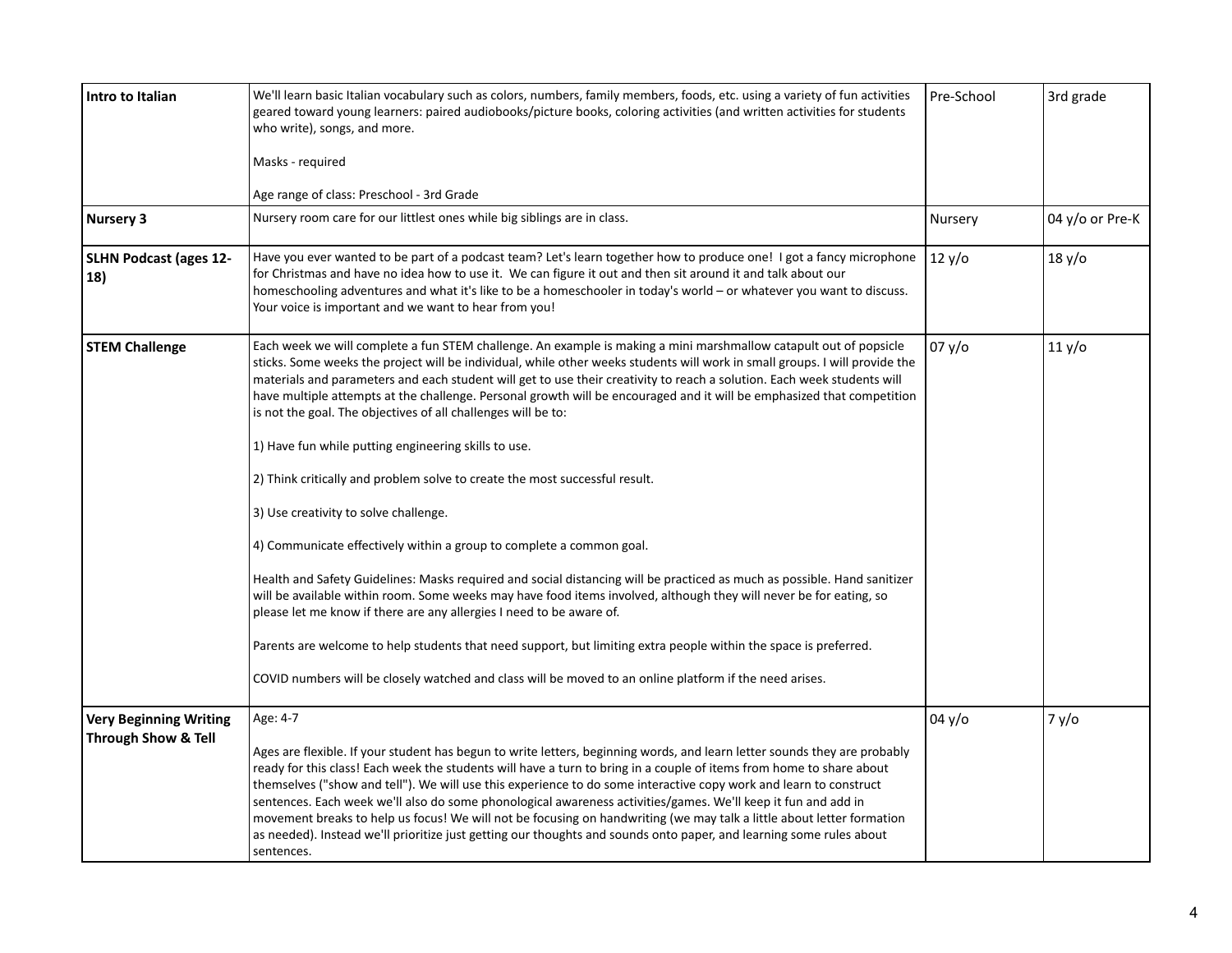|  | Writing Your Own Play | In this class, we're going to discuss how to write a play from start to finish. There will be quite a bit of writing involved,<br>so come prepared with all your favorite writing tools (pen, notebook, pencil, printer paper, laptop). Together we will<br>learn how to create a captivating story and properly format that story into a script.<br>The age range given can have some wiggle room, so contact me if your child would love this class but is outside of this<br>range. | $10v$ o | $14 \sqrt{o}$ |
|--|-----------------------|----------------------------------------------------------------------------------------------------------------------------------------------------------------------------------------------------------------------------------------------------------------------------------------------------------------------------------------------------------------------------------------------------------------------------------------------------------------------------------------|---------|---------------|
|--|-----------------------|----------------------------------------------------------------------------------------------------------------------------------------------------------------------------------------------------------------------------------------------------------------------------------------------------------------------------------------------------------------------------------------------------------------------------------------------------------------------------------------|---------|---------------|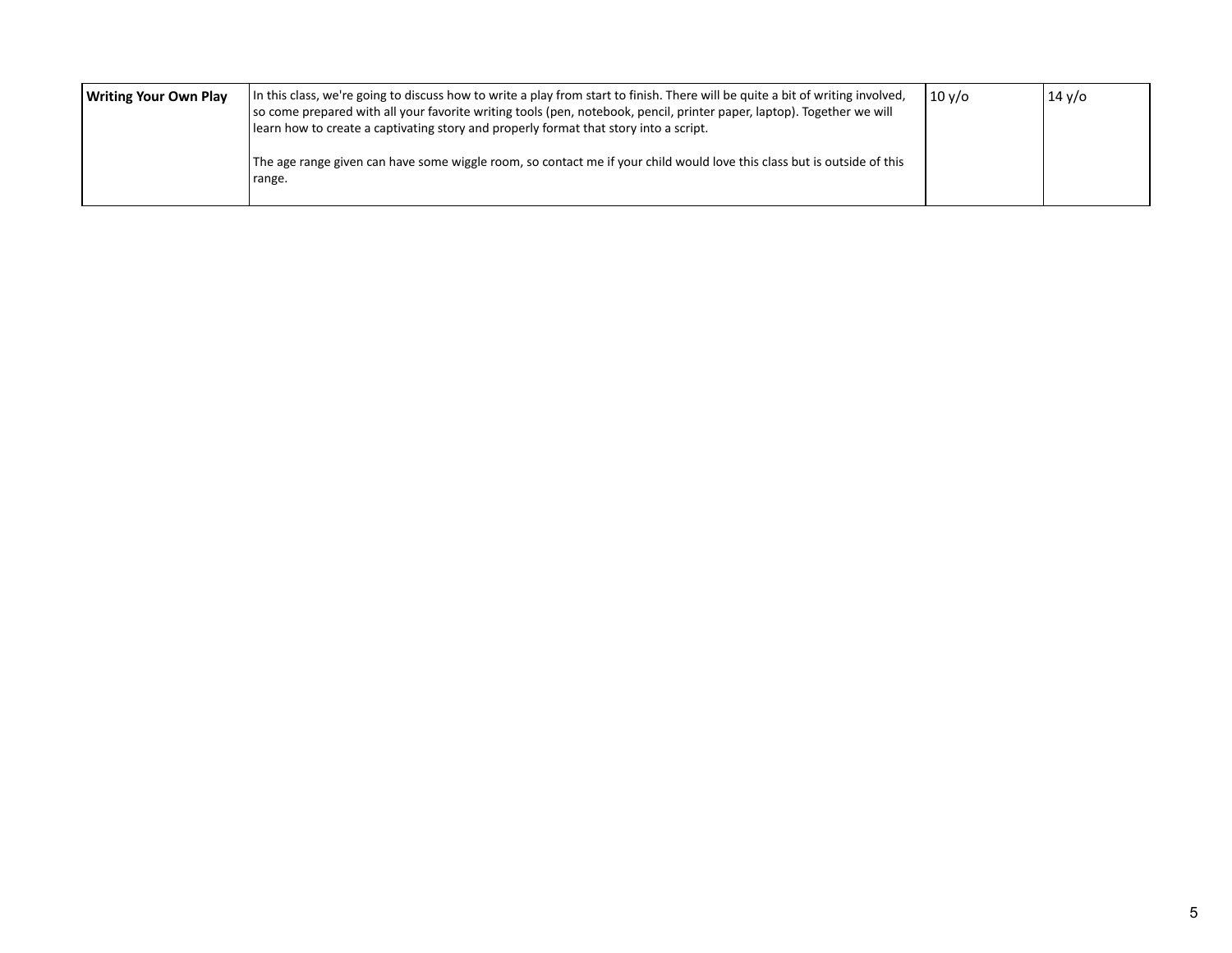| <b>Co-op Classes</b>          |                                                                                                                                                                                                                                                                                                                                                                                                                                                                                                                                                                                                                                                                                                                                                                                                                                                                                                                                                                                                                                                                                                                                                                                                                                                                                                                                                                                                |                         |                                |
|-------------------------------|------------------------------------------------------------------------------------------------------------------------------------------------------------------------------------------------------------------------------------------------------------------------------------------------------------------------------------------------------------------------------------------------------------------------------------------------------------------------------------------------------------------------------------------------------------------------------------------------------------------------------------------------------------------------------------------------------------------------------------------------------------------------------------------------------------------------------------------------------------------------------------------------------------------------------------------------------------------------------------------------------------------------------------------------------------------------------------------------------------------------------------------------------------------------------------------------------------------------------------------------------------------------------------------------------------------------------------------------------------------------------------------------|-------------------------|--------------------------------|
| <b>Class</b>                  | <b>Description</b>                                                                                                                                                                                                                                                                                                                                                                                                                                                                                                                                                                                                                                                                                                                                                                                                                                                                                                                                                                                                                                                                                                                                                                                                                                                                                                                                                                             | Minimum Age or<br>Grade | <b>Maximum Age</b><br>or Grade |
| A Day at the Movies           | A day at the movies<br>Cost: \$5.00 if you're a Marcus member. If you're not, it's free to join. They can decide on which movie they want to<br>watch, possibly take a vote. Each can purchase their own ticket a week before the show date.<br>No class size limit-<br>Student drop off, Unless your teen needs supervision, then parent is encouraged to stay.<br>Time Tbd.                                                                                                                                                                                                                                                                                                                                                                                                                                                                                                                                                                                                                                                                                                                                                                                                                                                                                                                                                                                                                  | 09th grade or 15<br>y/o | 19y/o                          |
| <b>Adulting</b>               | Open to new students, we will continue speaking with different adults about their careers, how they got there, and how<br>it is used in everyday life if applicable. I am still working on a lineup for this semester but so far have an ophthalmologist<br>and an architectural designer. I am aiming to have 4-6 speakers.<br>Dates and times will fluctuate as best fits the group and speakers schedules, I usually shoot for weekday evenings as<br>they tend to be open for many.<br>This class will be run on Zoom                                                                                                                                                                                                                                                                                                                                                                                                                                                                                                                                                                                                                                                                                                                                                                                                                                                                      | 14 y/o                  | 18 y/o                         |
| <b>Alpaca Farm Field Trip</b> | Come meet the amazing animals at Alpacas of Troy! Farmer Jeff (and some furry friends) will give us a tour of his rustic<br>farm and alpaca fiber workshop. We'll meet and learn about alpacas, pigs, goats, and more. Jeff will teach us about<br>processing alpaca fiber and there will be an opportunity to purchase alpaca wool dryer balls and socks. Jeff is a<br>delightful, knowledgeable host and a true entrepreneur operating several businesses from his farm. Be prepared for<br>mud and slobber! Wear boots and clothes you don't mind getting dirty. There is no public bathroom, but Jeff will let you<br>use the one in his house if there's an emergency.<br>Health and Safety:<br>a) Social Distancing is encouraged.<br>b) Hand sanitizer is encouraged. I'll have some to share.<br>c) Masks optional but welcome. The majority of the program (excepting the workshop) will be outside.<br>d) Family members are welcome, but babies/toddlers would have to be in a carrier.<br>e) There will be outdoor allergens and insects.<br>f) There will be mud, loose animals, a pushy alpaca named Gray Boy, big dogs, and farm equipment. Farm is not<br>stroller/wheelchair accessible.<br>Ages:<br>a) All<br>b) Parent required to stay.<br>c) the maximum amount includes parents so please register everyone in your family who will be attending<br>Fees: \$5 per person | 0 y/o                   | Adult $20 + y$ /o              |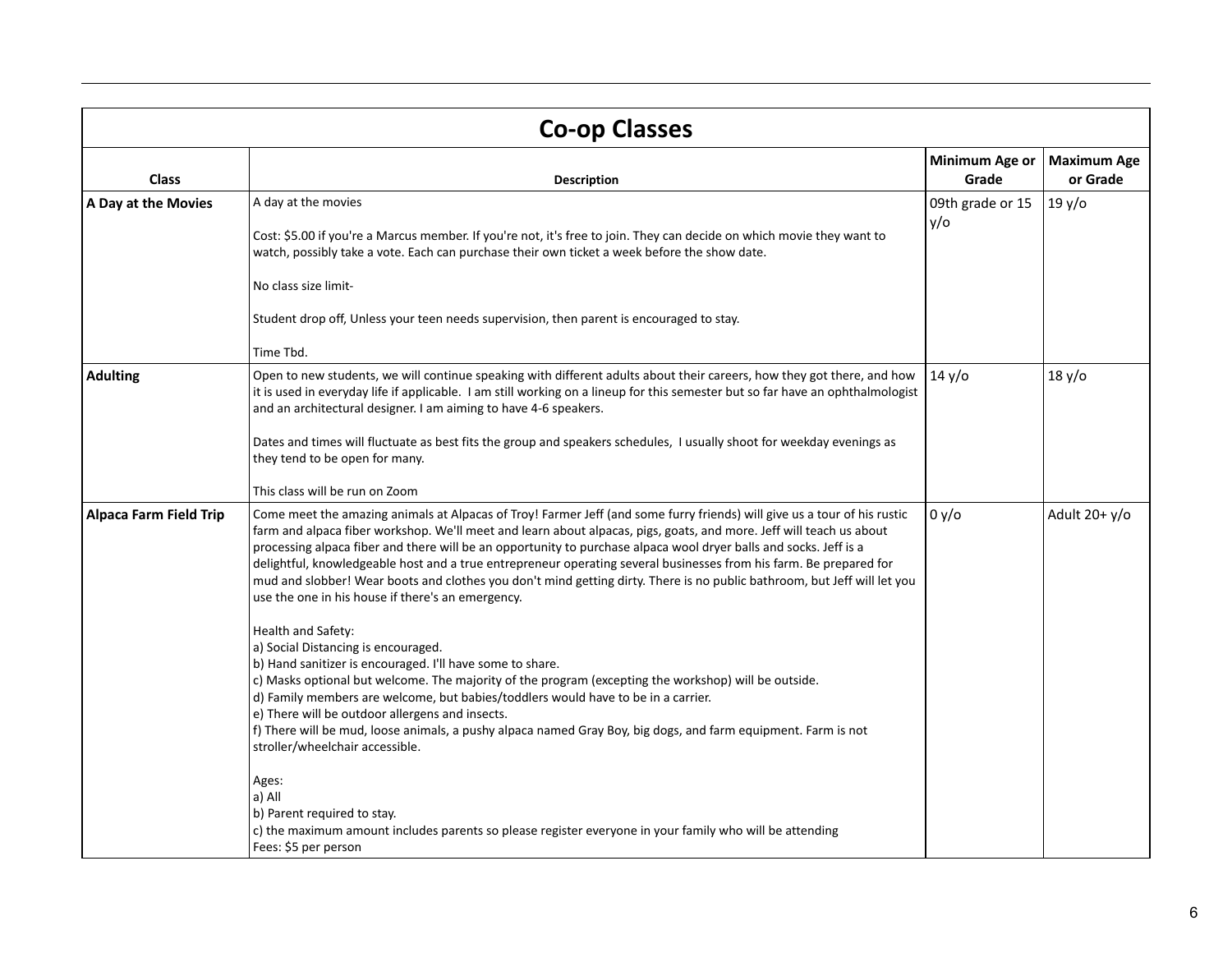| <b>Anatomy &amp; Physiology</b><br>of the Eye and Ocular<br><b>Diseases</b> | Class Name: Anatomy & Physiology of the Eye and Ocular Diseases<br>Class Details: Join for this intriguing look at the human eye! For such a small part of our body, it's much more complex<br>than you might imagine! Learn about the anatomy of the eye, common ocular conditions, and how these conditions are<br>treated. We will go through an overview of the eye itself, the types of specializations within eye care (including jobs in<br>the field of Optometry and Ophthalmology), eye conditions including refractive error (what creates the need for<br>glasses), and eye disease treatments. Eye models and visuals will be used during class for hands-on learning!<br>Health and Safety Guidelines: With the risk of COVID spread being minimal in outdoor spaces, this class will be mask<br>optional (depending on class size) but social distance is recommended. However, I would ask that everyone bring a mask<br>in preparation - If community spread is high and/or the class is large and distance cannot be maintained, masks will be<br>required. Thank you for understanding this fluid situation. If community spread is too high for an in-person class this will<br>course will move to an online platform and those plans will be communicated prior to the class.<br>Parents are welcome to stay or drop-off. There is a playground nearby as well as the Butterfly house for siblings who<br>may be too young for the class.<br>Age range of class: Recommended for ages 8 and up. Younger kiddos are welcome to attend based on parental<br>discernment of child's maturity and interest in the topic. **We will be talking about eye conditions including the<br>surgeries that can correct ocular diseases such as Cataract Surgery, LASIK surgery, etc. however I will steer clear of<br>details that might be sensitive.** | 08 y/o | 18 y/o |
|-----------------------------------------------------------------------------|--------------------------------------------------------------------------------------------------------------------------------------------------------------------------------------------------------------------------------------------------------------------------------------------------------------------------------------------------------------------------------------------------------------------------------------------------------------------------------------------------------------------------------------------------------------------------------------------------------------------------------------------------------------------------------------------------------------------------------------------------------------------------------------------------------------------------------------------------------------------------------------------------------------------------------------------------------------------------------------------------------------------------------------------------------------------------------------------------------------------------------------------------------------------------------------------------------------------------------------------------------------------------------------------------------------------------------------------------------------------------------------------------------------------------------------------------------------------------------------------------------------------------------------------------------------------------------------------------------------------------------------------------------------------------------------------------------------------------------------------------------------------------------------------------------------------------------------------------------------------|--------|--------|
| Art Labs I + II: Field trips<br>+ Art                                       | Art Lab I: Field Trip + Art making at the St. Louis Art Museum<br>We will take a look around the galleries, looking for ways that artists have incorporated observations of nature as<br>subjects for art-making. After exploring a handful of artworks within and on the grounds of the museum, we will cross<br>the street to Art Hill and create our own artwork based on observation of the landscaped gardens at the top of the hill.<br>Art Lab II: Field trip to the Pulitzer + Park-Like<br>We will explore the Pulitzer Arts Foundation, indoor and outdoor artworks and architecture, considering how ideas<br>regarding nature are incorporated into the design of the building"s spaces and artworks. We will also visit Park-Like<br>across the street from the Pulitzer, where we will make our own artwork based on observation of Park-Like"s native<br>plants and landscape design.<br>Supply fee: \$5                                                                                                                                                                                                                                                                                                                                                                                                                                                                                                                                                                                                                                                                                                                                                                                                                                                                                                                                            | 08 y/o | 15 y/o |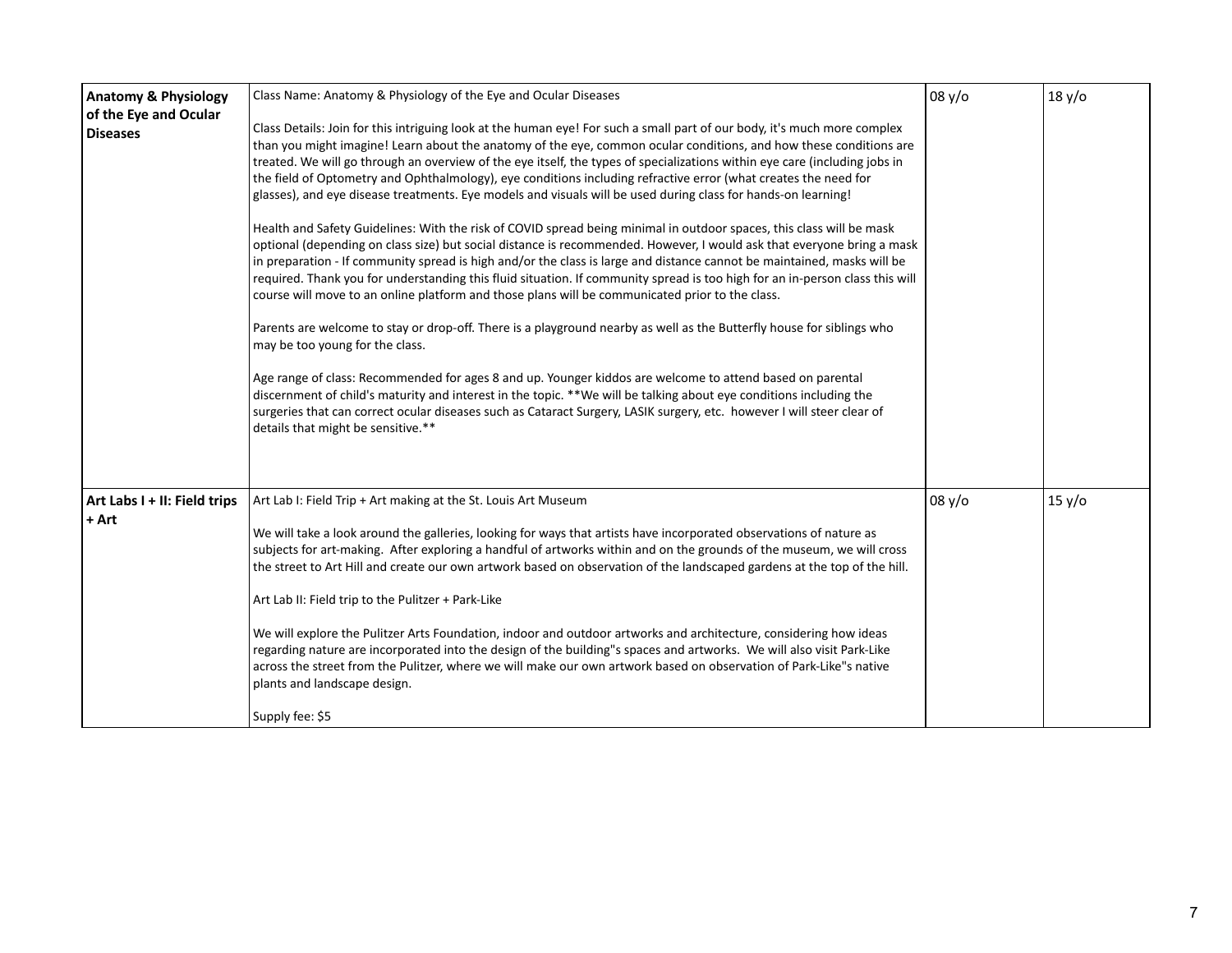| <b>Baking with Friends</b>                            | This semester we will begin working with sourdough and yeast, with an emphasis on developing and working with<br>gluten (the thing that makes all your chewy baked goods so delicious). Each student will grow their own wild yeast<br>starter. We will make pancakes, flour tortillas, sourdough bread, cinnamon rolls, and more as time and interest allows.<br>The additional times are based on estimated time for doughs to rise and develop; they can be shifted slightly depending<br>on student schedules and availability. On those days students will need to tend to the dough between our first and<br>second meet, only requiring a few seconds of work and on a fairly flexible timeline, but it's something to be aware of. I<br>plan to add more dates later in the semester based on student interest and availability.<br>Required equipment: food scale, rolling pin (could sub glass bottle), cast iron combo (or dutch oven), bench scraper, 8 or<br>9" round banneton (or bowl lined with clean towel), bread lame, ingredients for recipes, working stove and oven. Stand<br>mixer will make the work easier, but is not necessary.<br>Looking forward to another great semester of baking with you all!                                                                                                         | 10 y/o | 18 y/o            |
|-------------------------------------------------------|-----------------------------------------------------------------------------------------------------------------------------------------------------------------------------------------------------------------------------------------------------------------------------------------------------------------------------------------------------------------------------------------------------------------------------------------------------------------------------------------------------------------------------------------------------------------------------------------------------------------------------------------------------------------------------------------------------------------------------------------------------------------------------------------------------------------------------------------------------------------------------------------------------------------------------------------------------------------------------------------------------------------------------------------------------------------------------------------------------------------------------------------------------------------------------------------------------------------------------------------------------------------------------------------------------------------------------------------|--------|-------------------|
| <b>Basic Car Maintenance</b>                          | Class Name: Basic Car Maintenance<br>The instructo is a car mechanic of over 25 years. He has both training in car maintenance as well as his own small<br>business repairing vehicles. He has been a parent volunteer in the SLHN for over 15 years and a 4-H instructor for 7<br>years. He will demonstrate some basic maintenance techniques and tips. If there is time there may be some hands-on<br>opportunities for participants who are interested. Participants should feel free to bring any questions they have to class.<br>Health and Safety Guidelines: Social distancing and hand sanitizing are required. Masks are required during portions of<br>the class, such as when participants need to get close to see the engine and when distancing is not possible.<br>This class will be outdoors in the parking lot of the park. The surface is a fairly even pavement. Participants should be<br>prepared to stand for the majority of class, if not all of it. Parents may want to bring camp chairs to sit in the grass area.<br>Students who may need to rest are also welcome to bring a camp chair or blanket to sit on. The playground is accessible<br>from the parking lot, but additional parking, the farm, lake and trail are all downhill from the top lot.<br>Age range of class: 14+<br>Parents may stay. | 14 y/o | Adult $20 + y$ /o |
| <b>Beginner Basic American</b><br>Sign Language (ASL) | This is a beginner basic American Sign Language (ASL) class offered to anyone who is interested. I will hold two 45<br>minute zoom meetings the Wednesday and Friday before Valentine's Day. The link will be e-mailed prior to the date of<br>class. We will cover the following material:<br>Class 1: Brief introductions, learn to sign the alphabet, learn to sign "My name is (and insert finger spelled name)",<br>"What is your name?" and "Nice to meet you".<br>Class 2: Brief review of Class 1, learn to sign numbers 1-10, several colors, family members, yes, no, thank you, please,<br>sorry, and 2 ways to sign "I love you" (just in time for Valentine's Day!), then we'll finish up with any questions.<br>The material will be from Sign Language for Kids by Tara Adams.                                                                                                                                                                                                                                                                                                                                                                                                                                                                                                                                           | 02 y/o | 17 y/o            |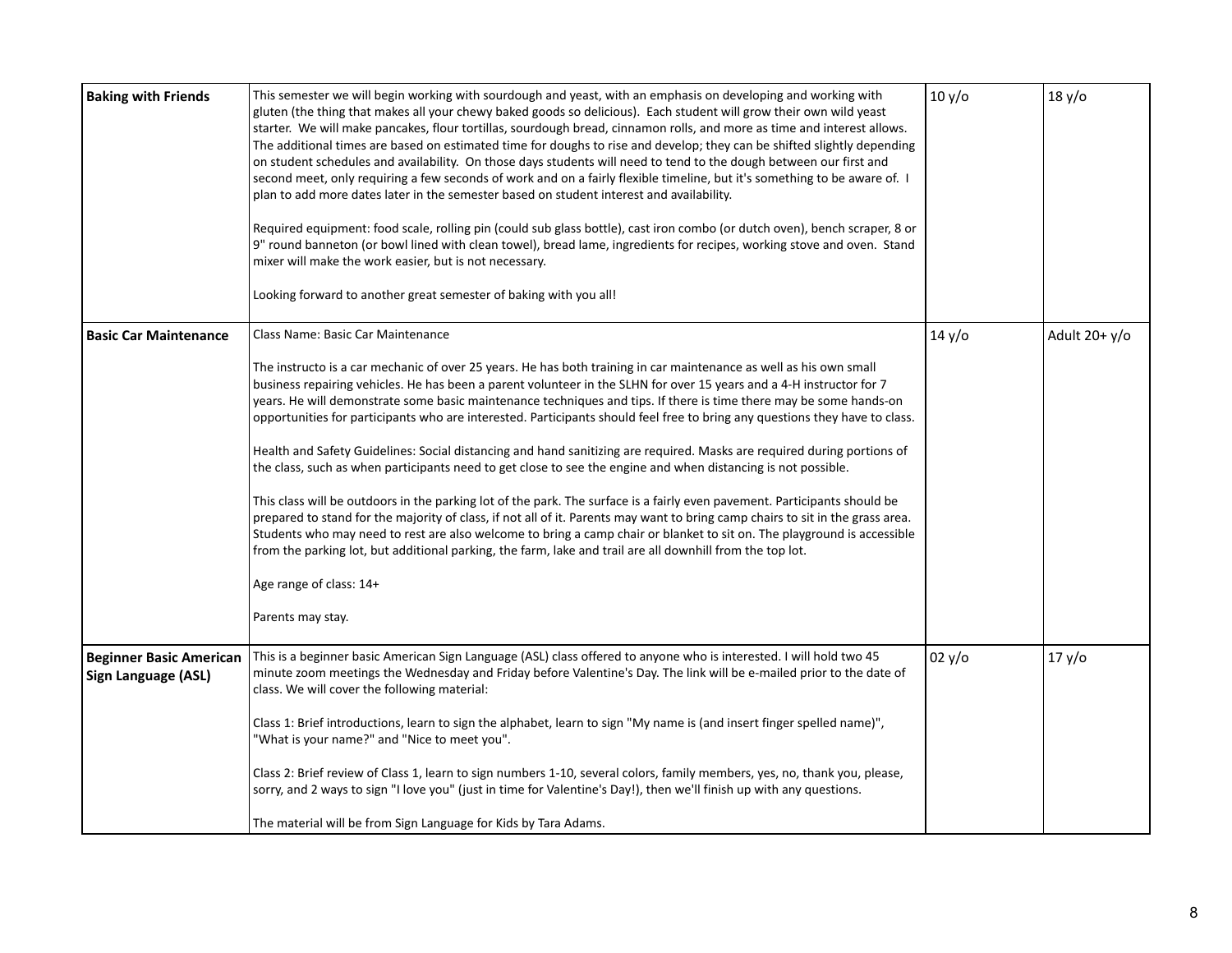| <b>Bellefontaine Cemetery</b><br><b>Exploration - Focus on</b><br><b>St. Louis Women</b> | Let's walk together to see some of the graves of some prominent historical women of St. Louis at Bellefontaine<br>Cemetery.<br>These are the graves I propose seeing. I'll have biographies we can read.<br>• Florence Wyman Richardson - activist for women"s voting rights in St. Louis<br>• Virginia Minor - activist for women"s voting rights<br>. Susan Elizabeth Blow - opened the first successful public Kindergarten in the US<br>. Anna L. Clapp - helped Union soldiers during the Civil War<br>• Florence Hayward - travel writer and member of the organizing committee of the 1904 World"s Fair<br>Appropriate cemetery behavior is expected.<br>Health and Safety Guidelines: Please physically distance and wear masks. Hand sanitizer will be available if desired.<br>Family members of enrolled students are welcomed. It is requested that parents of students who did not drive<br>themselves stay. Other siblings are welcomed. Information about parking and getting to the meet-up point will be<br>provided closer to the day. This meet-up will be postponed if the weather is bad, so keep an eye on your email near the<br>date and time. I encourage you to make sure the email address in your family profile is your preferred one for this type<br>of contact. Let me know if you have questions or concerns. | 01 y/o | Adult $20+ y/o$ |
|------------------------------------------------------------------------------------------|------------------------------------------------------------------------------------------------------------------------------------------------------------------------------------------------------------------------------------------------------------------------------------------------------------------------------------------------------------------------------------------------------------------------------------------------------------------------------------------------------------------------------------------------------------------------------------------------------------------------------------------------------------------------------------------------------------------------------------------------------------------------------------------------------------------------------------------------------------------------------------------------------------------------------------------------------------------------------------------------------------------------------------------------------------------------------------------------------------------------------------------------------------------------------------------------------------------------------------------------------------------------------------------------------------------------------------------------|--------|-----------------|
| <b>BIBS Home Repair Shop</b><br><b>Class</b>                                             | BIBS Home Repair will offer a fun learning class for students who enjoy or want to learn more about construction. Last<br>semester this class was well received and most liked the idea of having it be a little longer with a larger project to<br>construct.<br>We would like to offer this class on Fridays for 4 consecutive weeks.<br>This class will be offered in our shop and will be outside and more conducive to being cautious about COVID measures.<br>We will decide closer to the class if this needs to be a masked event or not. We hope masks will not be required due to<br>the fact that we will be outside, but will be a COVID friendly environment.<br>BIBS will also purchase all materials so there is no charge to our students for the class.                                                                                                                                                                                                                                                                                                                                                                                                                                                                                                                                                                       | 09y/o  | 18 y/o          |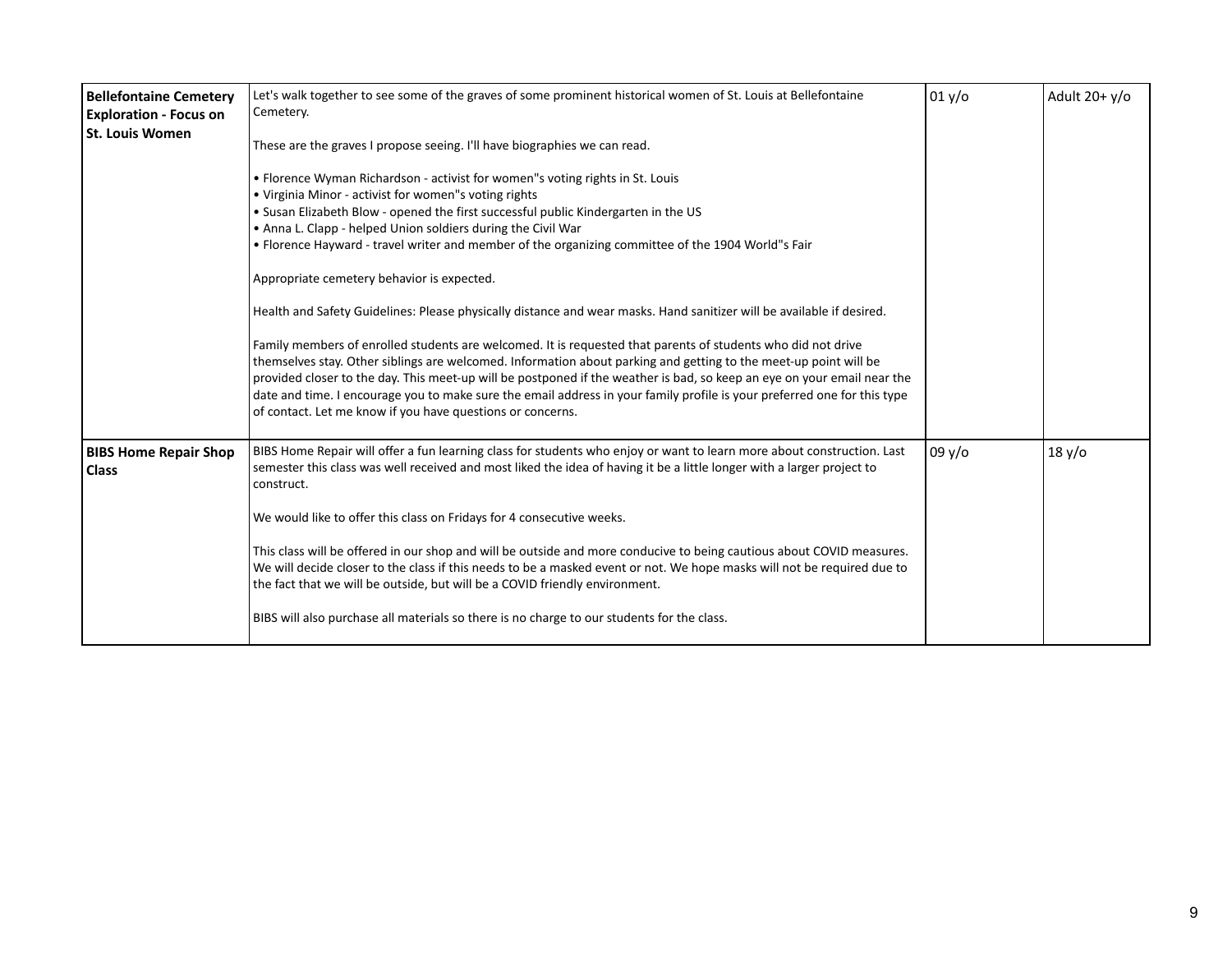| <b>Bird Explorers</b>                            | Class Name: Bird Explorers                                                                                                                                                                                                                                                                                                                                                                                                                                                                                                                                                           | 06 y/o | 14 y/o |
|--------------------------------------------------|--------------------------------------------------------------------------------------------------------------------------------------------------------------------------------------------------------------------------------------------------------------------------------------------------------------------------------------------------------------------------------------------------------------------------------------------------------------------------------------------------------------------------------------------------------------------------------------|--------|--------|
|                                                  | We will spend most of the class in the bird sanctuary area of the park. From the parking lot off of E. Jackson Rd, there is<br>a paved path leading to the bird sanctuary so I recommend parking in that lot rather than the lot off of Edgar. Upon<br>arriving, we will gather under the small pavilion between that parking lot and tennis courts for a brief chat before<br>walking towards the bird sanctuary together.                                                                                                                                                          |        |        |
|                                                  | Health and Safety Guidelines: Social distancing and hand sanitizer encouraged when appropriate. Masks are optional.<br>This is not a drop-off class so please stay with your child. Siblings are welcome. The bird sanctuary has a short trail<br>system with wood chips on the path. There is a small creek with an optional stone path across. It"s near an open area<br>that we will use as a "base camp" for our group. The restroom building closest to the bird sanctuary is currently closed.                                                                                 |        |        |
|                                                  | Class Description: This class will teach the basics of bird identification and nature journaling. We will focus on a different<br>bird characteristic each month (size & shape, color pattern, behavior, songs & calls) by browsing a collection of bird<br>books, observing birds in their natural habitat, writing and illustrating field notes, and sharing our findings with friends. I<br>will provide a simple nature journal for each registered participant. Please bring your own favorite writing/drawing<br>utensils and a picnic blanket or something similar to sit on. |        |        |
| <b>Birds of Winter</b>                           | This field trip focuses on two of our most charismatic winter migrants: the Trumpeter Swan and the Bald Eagle. Students<br>will take a comparative look at the two species" adaptations and also explore their natural histories. Students will have<br>the opportunity to view these birds through scopes and binoculars as we hike around the Sanctuary to get a closer look<br>at both these beautiful species.                                                                                                                                                                   | 05 y/o | 18 y/o |
|                                                  | Masking is currently required indoors at the Audubon Center and Riverlands location, but I will send an update on their<br>policy closer to the class start date. We are also allowed to stay and eat a bagged lunch on location after the class time,<br>but again I will update closer to the class if that changes. I am also asking that parents stay at the class with their<br>children. You are encouraged to bring your own binoculars to use but they will have a few pairs to lend out to the<br>group.                                                                    |        |        |
| <b>Board Games with</b><br><b>Friends Online</b> | Monthly meet-up to play board and card games online. Kids can use Board Game Arena or Tabletopia to play board/card<br>games online. There are a lot of games to choose from, many available at the free membership level.                                                                                                                                                                                                                                                                                                                                                           | 10 y/o | 14 y/o |
|                                                  | All players will need to set up an account to play online. Any player with a premium (paid) account can invite other<br>players (even if they have free accounts) to premium games.                                                                                                                                                                                                                                                                                                                                                                                                  |        |        |
|                                                  | I think discord is going to be the best way for players to chat since they can set up a channel where they can play and<br>chat without distractions if other games are going on                                                                                                                                                                                                                                                                                                                                                                                                     |        |        |
|                                                  | This is probably ideal for the 10-14 crowd, but all are welcome.                                                                                                                                                                                                                                                                                                                                                                                                                                                                                                                     |        |        |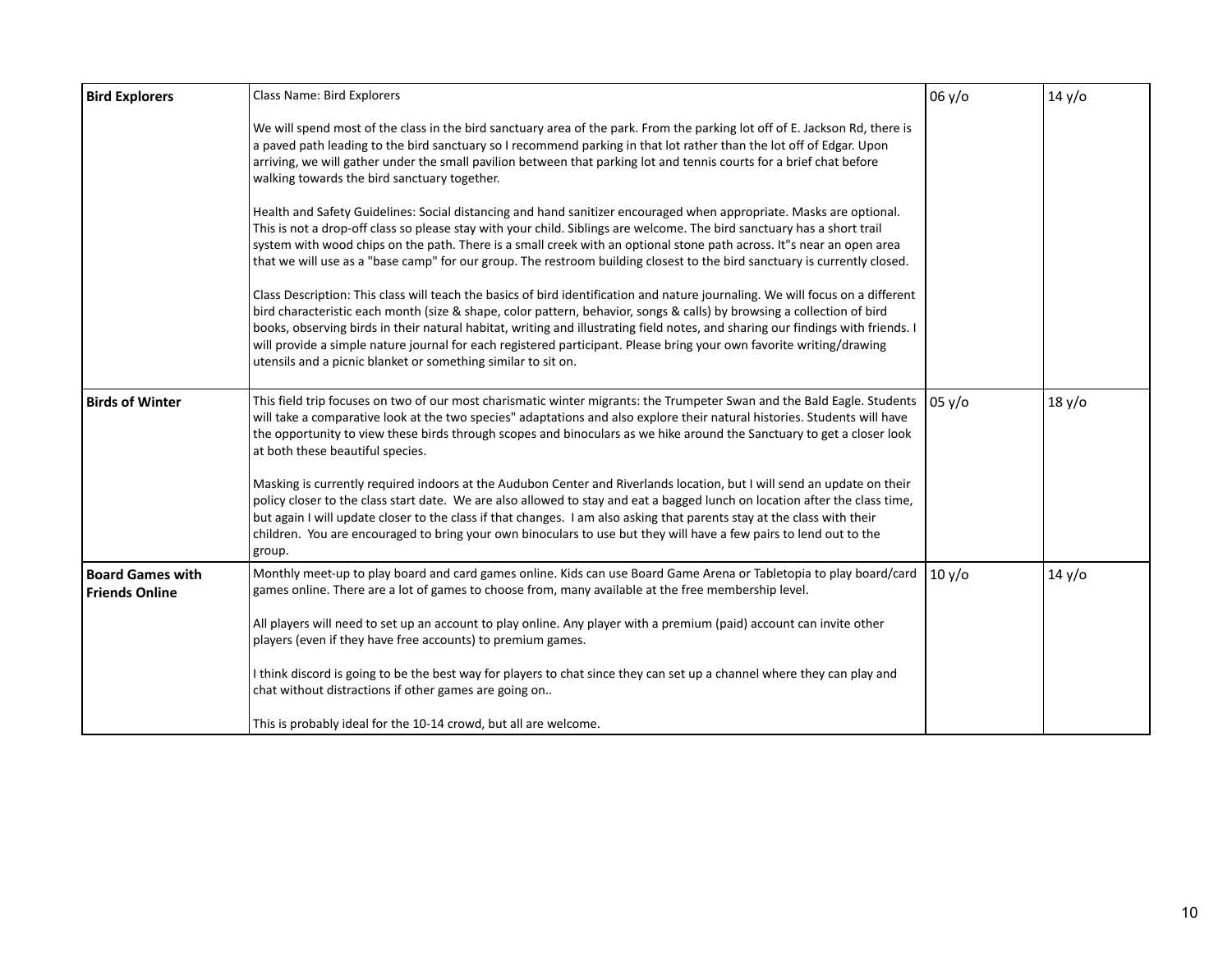| <b>Boss Ladies' Biographies</b>                     | Celebrate the rich history of women throughout history and across all different backgrounds, ethnicities, and careers. In<br>this course, we'll read books, poems, and excerpts, as well as watch video clips. After we experience a variety of<br>biographies, we'll try our hand at writing about some of the boss ladies in our lives as well. Some asynchronous reading,<br>research, and/or writing will occur outside class times, but this can be adapted to each learner's ability, access, and<br>interest.<br>Class Name: Boss Ladies' Biographies<br>Age range of class: 2nd grade - 5th grade                                                                                                                                                                                                                                                                | 2nd grade | 5th grade         |
|-----------------------------------------------------|--------------------------------------------------------------------------------------------------------------------------------------------------------------------------------------------------------------------------------------------------------------------------------------------------------------------------------------------------------------------------------------------------------------------------------------------------------------------------------------------------------------------------------------------------------------------------------------------------------------------------------------------------------------------------------------------------------------------------------------------------------------------------------------------------------------------------------------------------------------------------|-----------|-------------------|
| <b>Bowling Meet up</b>                              | Ongoing meetup. The price is normally \$2 for shoes and \$1.50 per game. I will double check closer to time. This is NOT a<br>drop-off event. There is a fantastic snack bar for those interested.                                                                                                                                                                                                                                                                                                                                                                                                                                                                                                                                                                                                                                                                       | 01 y/o    | Adult $20 + y$ /o |
| <b>Build Your Own</b><br><b>Terrarium Ecosystem</b> | In Build Your Own Terrrarium Ecosystem, the basics of the water cycle, plant needs, and photosynthesis will be<br>discussed before participants get to create their own terrarium. Participants should bring their own 1/2 to 2.5 gallon<br>glass or clear plastic container. Examples include fish bowls, cookie jars, plastic pretzel jars, 2L or larger soda bottles with<br>the label removed, etc. Substrate, drainage layer, plants, RODI water, and other items will be provided by us. The<br>project is open-ended to suit a wide-range of ages starting at 6 years old with no upper age limit.<br>We'll meet outdoors at a picnic shelter. Masks are required for all attendees. Parents, please stay to help your child out<br>as needed.                                                                                                                    | 06y/o     | Adult $20+ y/o$   |
| <b>Community Service Club</b>                       | Helping others brings our families great joy! It's a wonderful way to feel connected to our great community and helps<br>children to see that there is something they can do to help others. It is a great answer to the, but what can we do<br>thoughts. Also, its a great pandemic survival activity as it helps one to think outside of the challenges in our lives and all<br>that surrounds us. Each month we will focus on a different charitable group and collect donations. We encourage<br>families to work together on each service projects and to consider gathering the items not just from your own<br>household, but from your larger family, neighborhood.<br>We would love for the kids to make choices about the charities we choose to support.<br>As weather and COVID numbers permit, we could plan a volunteer work day.<br>We will meet on Zoom. | Nursery   | Adult $20+ y/o$   |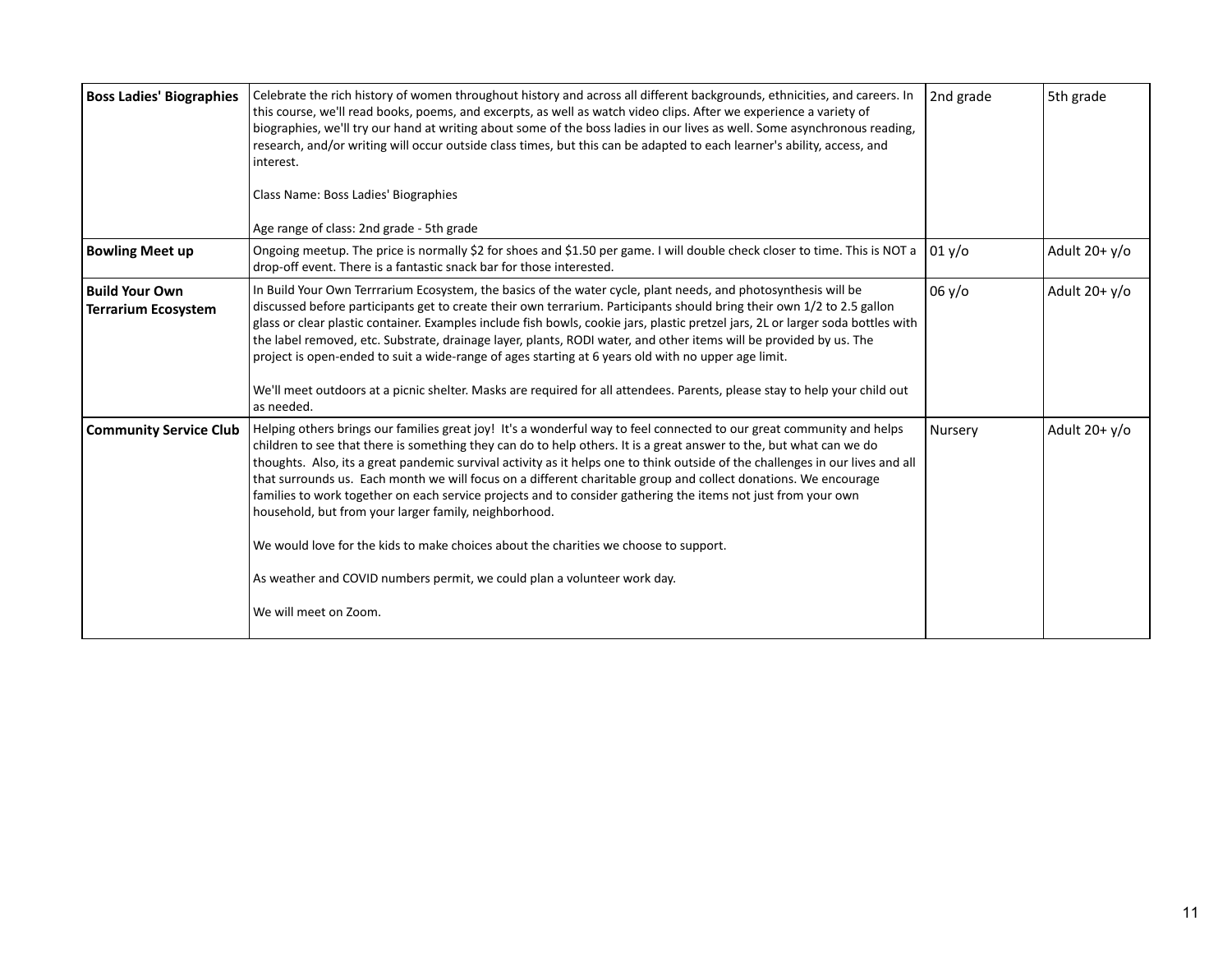| <b>Creating a Simple Bound</b><br><b>Book or Notebook</b> | Use a simple sewing technique to bind a small book. Keep the book blank to use as a notebook and decorate the cover.<br>Or fill the book with drawings, a story, poems, dried flowers and leaves, or magazine cut-outs. Please bring your own art,<br>writing, or natural items if you wish to use them. It can be yours or someone else's (for example, cut out and bring a<br>copy of a poem by your favorite author). Or make up a story, poem, or journal entry on the spot - write, or ask an adult<br>to take dictation. A mechanical typewriter will be available if you want to try typing!<br>Please practice masking and handwashing/hand sanitizer. Please practice social distancing as much as possible.<br>Elementary-aged kids (approximately 5-12).<br>Parents please stay - this is not a drop off activity.<br>Siblings are welcome to hang out and play in the yard. We will provide puzzles and lacing/beading toys for younger<br>siblings to play with.                                                                             | 05 y/o | 12 y/o            |
|-----------------------------------------------------------|-----------------------------------------------------------------------------------------------------------------------------------------------------------------------------------------------------------------------------------------------------------------------------------------------------------------------------------------------------------------------------------------------------------------------------------------------------------------------------------------------------------------------------------------------------------------------------------------------------------------------------------------------------------------------------------------------------------------------------------------------------------------------------------------------------------------------------------------------------------------------------------------------------------------------------------------------------------------------------------------------------------------------------------------------------------|--------|-------------------|
| <b>Creek Exploration</b>                                  | Join us at the creek. Families will have the opportunity to wade in the shallow water and observe the array of plant and<br>animal life surrounding us. Please note this is not a formal lesson and the intention is gathering together to reap the<br>benefits of nature immersion, creek play and community building. Please bring a blanket and picnic lunch and any tools<br>that may be useful (shovels, bucket, aquarium, etc). Swim wear and water shoes are recommended. It would also be<br>wise to bring bug spray, hand sanitizer and extra water and clothes. Masks are optional. Siblings are welcome. This is not<br>a drop off event, parents please join us!                                                                                                                                                                                                                                                                                                                                                                              | 01 y/o | 09 y/o            |
| <b>Crystal Mining at</b><br><b>Haunted Ridge Rocks</b>    | Come out to do some crystal mining for druzy quartz! There is no fee to dig, but rocks are \$30 per 5 gallon bucket to<br>take home.<br>This is an outdoor event in the woods & mud. Sturdy boots, long pants, change of clothes, towels, sun hats, sunscreen,<br>bug spray, rain gear, water, camp chairs, etc. recommended. You will need to supply your own bucket, gloves, & digging<br>tools. Porta-potties are on site. I am not aware of any hand washing stations, so bring your preferred method. We are<br>welcome to pack lunches & bring coolers. We can stay for as long as we'd like.<br>Waivers will need to be signed by all attendees. If your student is riding with other participants, I will email a waiver to<br>be signed ahead of time.<br>CASH ONLY.<br>Haunted Ridge Rocks has no rules regarding masking/ social distancing, but for the care of our SLHN community, I would<br>suggest masking while congregating within 6ft of non household members & maintaining social distancing while eating.<br>Thank you all so much! | 08 y/o | Adult $20 + y$ /o |
| <b>Draw Harry Potter's</b><br><b>Hogwarts</b>             | Join us as we learn how to draw Harry Potter's Glasses with Hogwarts following with video here: https://www.youtube.<br>com/watch?v=OdYASCBawec<br>Basic drawing supplies needed like paper, pencil, eraser and circular item like cup or tape. This is a great time to talk<br>about your favorite Harry potter books and other books you've read as well.                                                                                                                                                                                                                                                                                                                                                                                                                                                                                                                                                                                                                                                                                               | 07 y/o | 14 y/o            |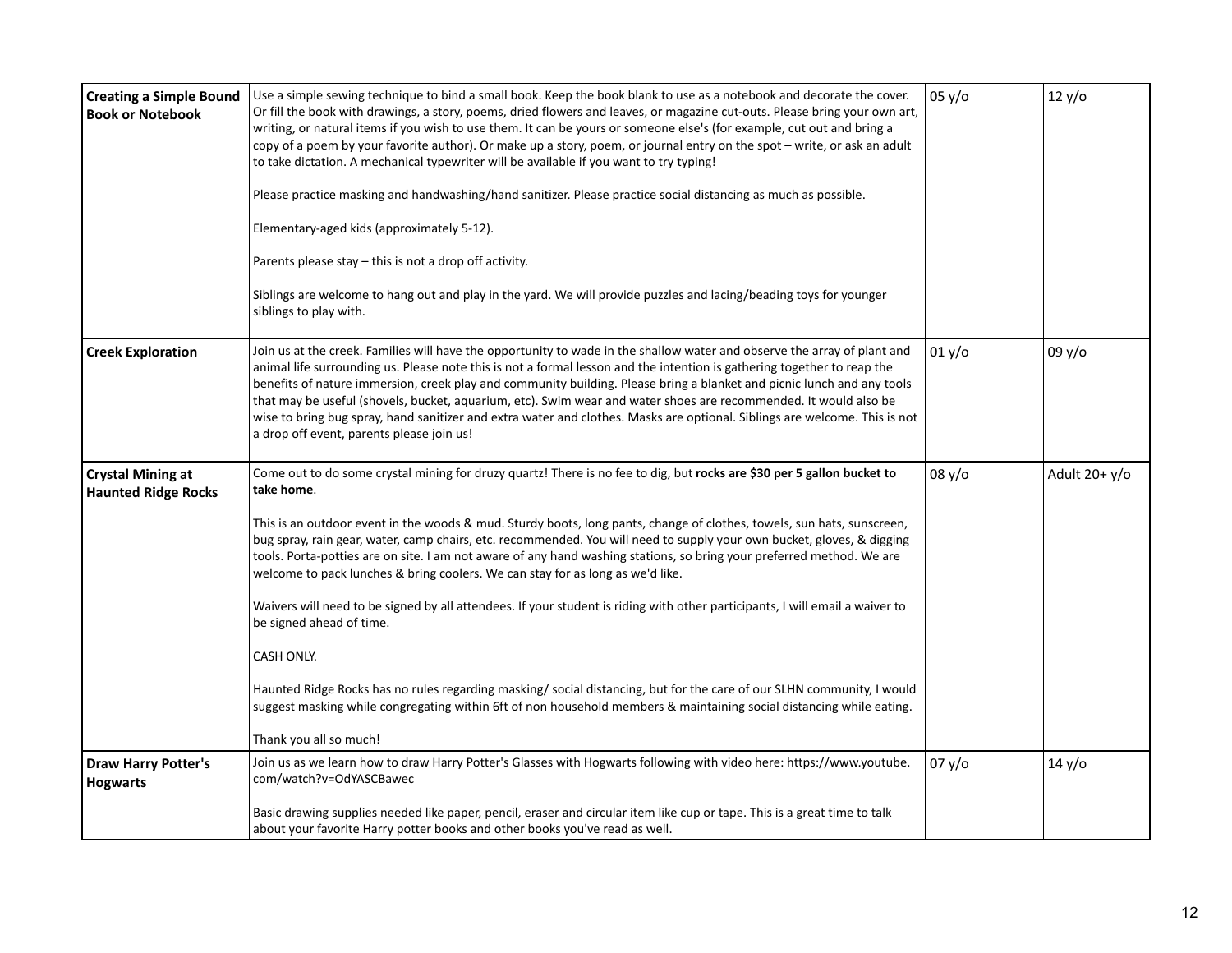| <b>Eating Smart. Being</b>                              | Class Name: Eating Smart. Being Healthy                                                                                                                                                                                                                                                                                                                                                                                                                                                                                                                                                                                                                                        | 08 y/o  | Adult $20+ y/o$ |
|---------------------------------------------------------|--------------------------------------------------------------------------------------------------------------------------------------------------------------------------------------------------------------------------------------------------------------------------------------------------------------------------------------------------------------------------------------------------------------------------------------------------------------------------------------------------------------------------------------------------------------------------------------------------------------------------------------------------------------------------------|---------|-----------------|
| <b>Healthy</b>                                          | COST: Free, Ingredients provided for each meal at each class                                                                                                                                                                                                                                                                                                                                                                                                                                                                                                                                                                                                                   |         |                 |
|                                                         | DESCRIPTION: 9 week cooking and nutrition class. Discover ways to eat smart and stay healthy during family time.<br>Tutorials & live cooking sessions every class. Make nutritious meals together each class and eat. *adjust the recipes<br>according to your family's dietary preference                                                                                                                                                                                                                                                                                                                                                                                     |         |                 |
|                                                         | <b>Health and Safety Guidelines:</b>                                                                                                                                                                                                                                                                                                                                                                                                                                                                                                                                                                                                                                           |         |                 |
|                                                         | Masks: Required<br>Temperature check: Required<br>Handwashing/hand sanitizer: Required<br>Presence of family members of the enrolled students: This is a family-oriented program, so parents and children do the<br>class together. At least one child in the family must be 8 years or older. Younger siblings can also attend with their<br>families.                                                                                                                                                                                                                                                                                                                        |         |                 |
| <b>Elephant Rocks State</b><br>Park                     | Health and Safety Guidelines: Social distancing and masks are encouraged. There are restrooms for handwashing but<br>hand sanitizer is recommended.                                                                                                                                                                                                                                                                                                                                                                                                                                                                                                                            | Nursery | Adult           |
|                                                         | This event is completely outside so proper clothing and shoes for hiking and exploring the rocks are recommended. This<br>is not a drop off event                                                                                                                                                                                                                                                                                                                                                                                                                                                                                                                              |         |                 |
|                                                         | All ages welcome. All family members are welcome                                                                                                                                                                                                                                                                                                                                                                                                                                                                                                                                                                                                                               |         |                 |
| <b>Endangered Wolf</b><br>Sanctuary 1                   | We will be participating in a class at the Endangered Wolf Sanctuary in Eureka. For this 90 minute class we will receive<br>our own tour guide, get 20 minutes classroom/instruction time on the 8 canidids at the sanctuary, a passport booklet<br>with information and fun work for the animals that they get to take home as a souvenir, and a tour of the facility to see<br>all the beautiful animals. This is open to all ages, and if we have 15 kids, it's about \$8.25 each. If we have more<br>interested, the price changes. Please register everyone who will be attending, including adults. Adults will need to pay<br>for this field trip too.                  | 01 y/o  | 18 y/o          |
| <b>Endangered Wolf</b><br><b>Sanctuary field trip 2</b> | We will be participating in a class at the Endangered Wolf Sanctuary in Eureka. For this 90 minute class we will receive<br>our own tour guide, get 20 minutes classroom/instruction time on the 8 canidids at the sanctuary, a passport booklet<br>with information and fun work for the animals that they get to take home as a souvenir, and a tour of the facility to see<br>all the beautiful animals. This is open to all ages, and if we have 15 kids, it's about \$8.25 each. If we have more<br>interested, the price changes. Please register everyone in your family who will be attending, including adults. For this<br>field trip, adults will also have to pay. | 01 y/o  | Adult $20+ y/o$ |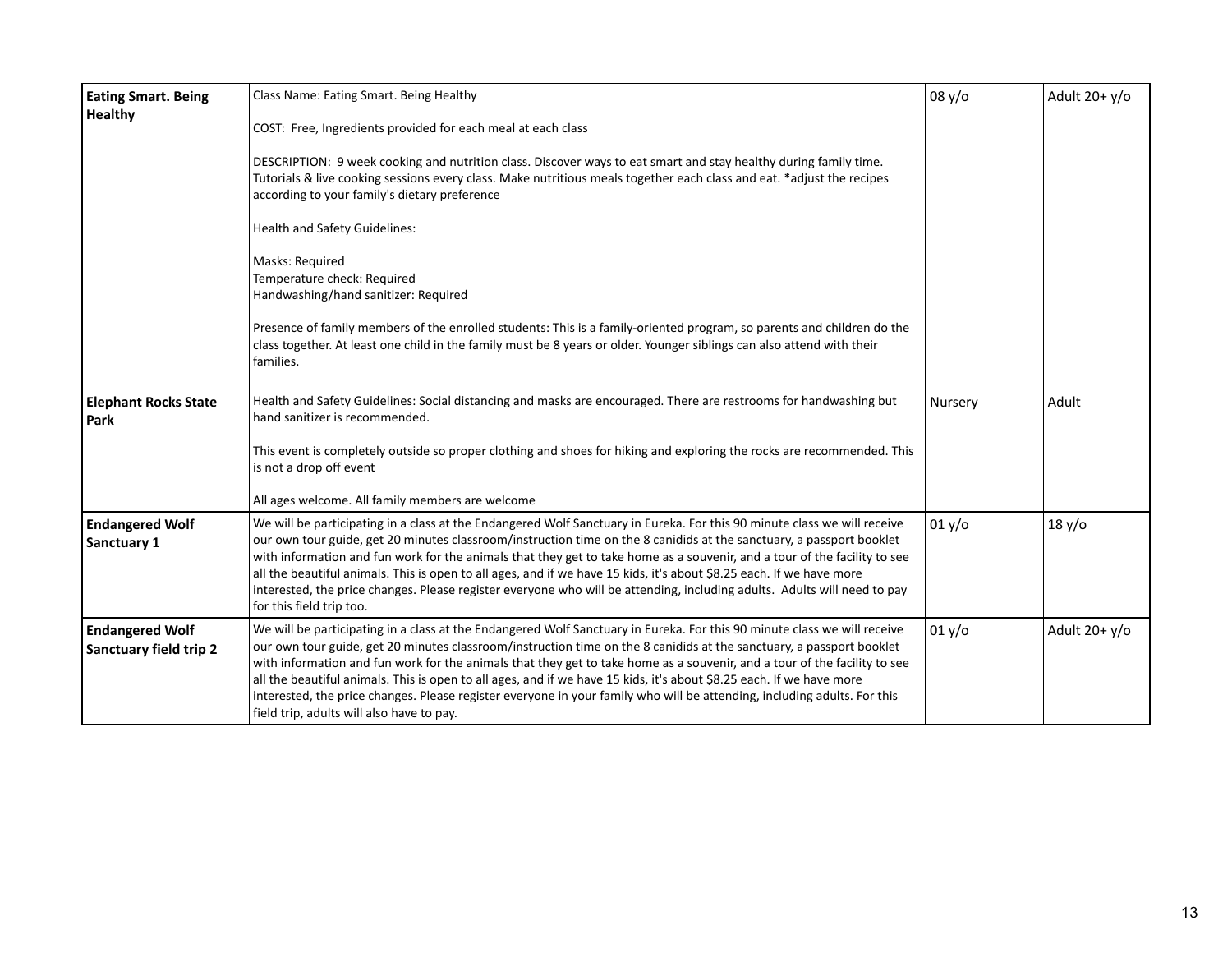| <b>Exploring Castlewood</b>                                                    | Come explore Castlewood State Park! Every time we visit we find something special: a hollow tree, a vine to swing on, or<br>a gorgeous view. In this class, we'll hike several different trails and explore areas of the creek. The hikes will be around 3<br>miles (1.5 hours) and though some are strenuous in parts, none are too difficult for my 6yo. We'll discuss the plants and<br>animals of Castlewood and search for fossils by the creek. As the weather warms up, we can even splash around in our<br>favorite swimming/wading spot! I think there's value in really getting to know and feel comfortable in natural spaces, so<br>after the first few classes we'll decide as a group which trails we'd like to revisit. Wear appropriate shoes and bring a<br>water bottle, sunscreen, and insect repellant. | 06 y/o | 11 y/o          |
|--------------------------------------------------------------------------------|-----------------------------------------------------------------------------------------------------------------------------------------------------------------------------------------------------------------------------------------------------------------------------------------------------------------------------------------------------------------------------------------------------------------------------------------------------------------------------------------------------------------------------------------------------------------------------------------------------------------------------------------------------------------------------------------------------------------------------------------------------------------------------------------------------------------------------|--------|-----------------|
|                                                                                | Health and Safety:<br>a) Social Distancing is encouraged.<br>b) Hand sanitizer is encouraged. I'll have some to share.<br>c) Masks optional but welcome. From what I've read, there's little evidence of Covid spread outdoors and hiking in a<br>mask can be unpleasant. However, I'm happy to require masks if the majority of the group prefers.<br>d) Family members are welcome, but some of the hiking can be relatively strenuous so babies/toddlers would have to<br>be in a carrier.<br>e) There will be outdoor allergens and insects.<br>f) There will be mud, rivers, train tracks, and assorted natural dangers. Trails are not stroller/wheelchair accessible.                                                                                                                                                |        |                 |
|                                                                                | Ages:<br>a) Elementary ages preferred.<br>b) Parent required to stay.<br>c) Older siblings welcome, younger if they can handle hiking and be safe on trails.                                                                                                                                                                                                                                                                                                                                                                                                                                                                                                                                                                                                                                                                |        |                 |
| <b>Family Camping Trip</b>                                                     | Once we see who is interested, we will hold a Zoom meeting to figure out the details. We would like to reserve a group<br>campsite as soon as possible at one of our local state parks. Cost should be minimal when split between families. Please<br>register every member of your family interested in going, including adults. Some campsites have minimum and<br>maximum capacity rules.                                                                                                                                                                                                                                                                                                                                                                                                                                | 01 y/o | Adult $20+ y/o$ |
|                                                                                | Vaccination and/or covid testing may be required before the trip. You may be asked to mask when together as a large<br>group, and we ask that everyone respect each other's choices and space. Teachers will email more definite guidelines as<br>the date approaches.                                                                                                                                                                                                                                                                                                                                                                                                                                                                                                                                                      |        |                 |
| <b>Feelings Are For Feeling</b><br><b>Emotional Regulation for</b><br>Ages 10+ | Class Name: Feelings Are For Feeling - Emotional Regulation Age 10+<br>Description: Students will learn mindfulness skills to help them deal with difficult emotions                                                                                                                                                                                                                                                                                                                                                                                                                                                                                                                                                                                                                                                        | 10 y/o | 16 y/o          |
|                                                                                | Health and Safety Guidelines: This is outdoors, so risk of Covid transmission is low and masks will be optional where<br>social distancing can be maintained. For the safety of families with vulnerable loved ones, anyone who is eligible and<br>unvaccinated (for reasons outside of a true medical exemption), will be asked to wear a mask.                                                                                                                                                                                                                                                                                                                                                                                                                                                                            |        |                 |
|                                                                                | Presence of family members of the enrolled students Siblings welcome to participate or play at the park.                                                                                                                                                                                                                                                                                                                                                                                                                                                                                                                                                                                                                                                                                                                    |        |                 |
|                                                                                | Age range of class - This class is meant for older students, but there is flexibility for parents with younger kids.                                                                                                                                                                                                                                                                                                                                                                                                                                                                                                                                                                                                                                                                                                        |        |                 |
|                                                                                | Parents permitted to stay or drop off preferred - Students should be accompanied by an adult.                                                                                                                                                                                                                                                                                                                                                                                                                                                                                                                                                                                                                                                                                                                               |        |                 |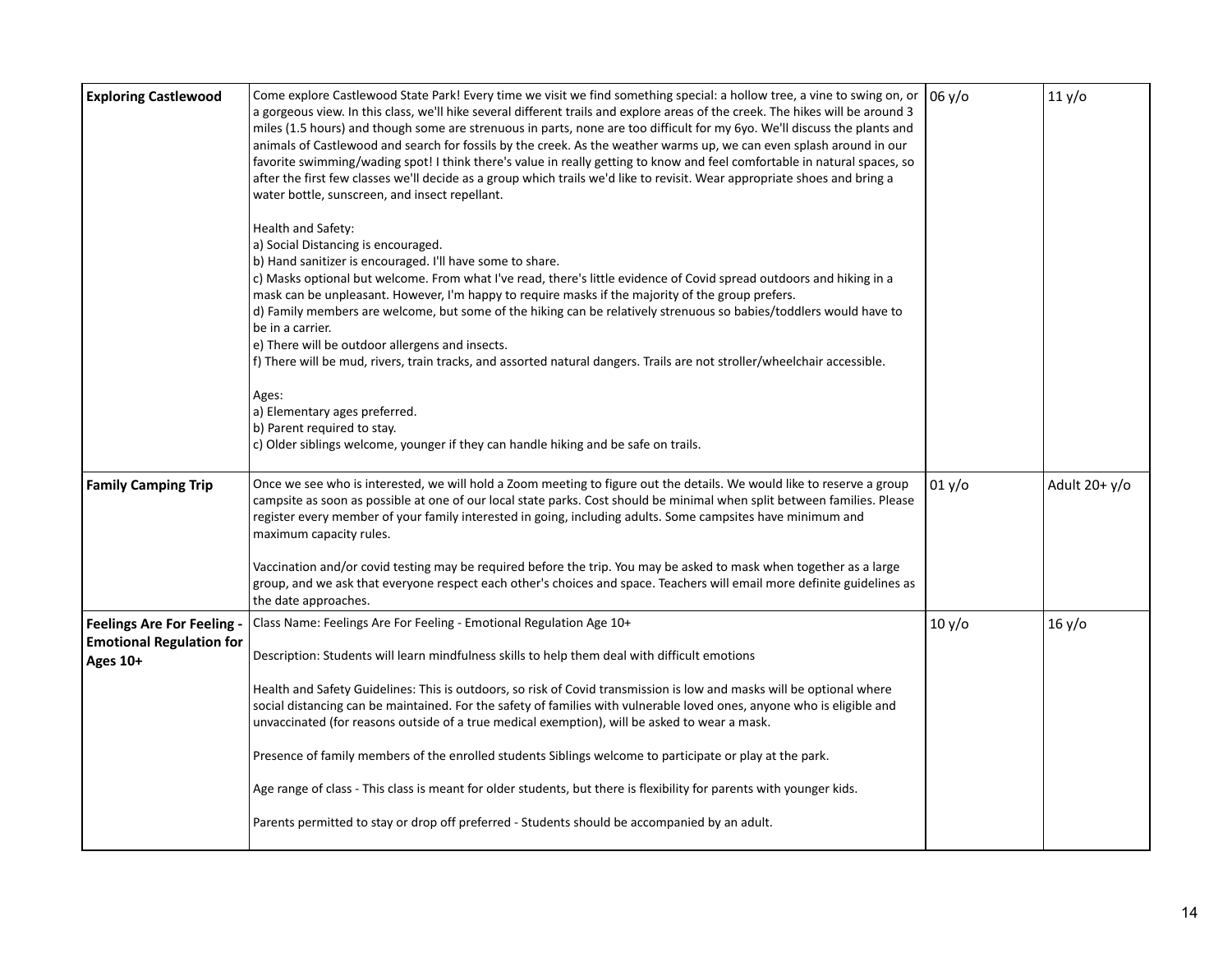| <b>Feelings Are For Feeling -</b><br><b>Emotional Regulation for</b><br>Ages PreK - 9 years | Class Name: Feelings Are For Feeling - Emotional Regulation PreK-Age 9<br>Description: Students will learn mindfulness skills to help them deal with difficult emotions.<br>Health and Safety Guidelines: This is outdoors, so risk of Covid transmission is low and masks will be optional where<br>social distancing can be maintained. For the safety of families with vulnerable loved ones, anyone who is eligible and<br>unvaccinated (for reasons outside of a true medical exemption) will be asked to wear a mask.<br>Presence of family members of the enrolled students: Siblings welcome to participate or play at the park.<br>Age range of class: This class is meant for younger students, but there is flexibility for parents with older kids.<br>Parents permitted to stay or drop off preferred: Students should be accompanied by an adult.                                                                                                                                                                                                                                                                                                                                                                                                                                                                                                                                                                                                                                                                                                                                                | Pre-Kindergarten | 09y/o      |
|---------------------------------------------------------------------------------------------|----------------------------------------------------------------------------------------------------------------------------------------------------------------------------------------------------------------------------------------------------------------------------------------------------------------------------------------------------------------------------------------------------------------------------------------------------------------------------------------------------------------------------------------------------------------------------------------------------------------------------------------------------------------------------------------------------------------------------------------------------------------------------------------------------------------------------------------------------------------------------------------------------------------------------------------------------------------------------------------------------------------------------------------------------------------------------------------------------------------------------------------------------------------------------------------------------------------------------------------------------------------------------------------------------------------------------------------------------------------------------------------------------------------------------------------------------------------------------------------------------------------------------------------------------------------------------------------------------------------|------------------|------------|
| <b>Forest Friends</b>                                                                       | Forest Friends will meet at various locations. We will gather in an outdoor forested area for a short activity or story<br>followed by unstructred nature play or a short hike/wander/exploration. Children may participate in as much or as little<br>as they'd prefer. Pack a lunch or snack for a picnic and lots of water! Participants are also encouraged to bring hand<br>sanitizer. Activities and books will be geared toward the younger crowd but siblings are welcome. We ask that parents<br>join us. Masks are optional. Restrooms are available on site in most locations though may be a ways from our meet up<br>spot.                                                                                                                                                                                                                                                                                                                                                                                                                                                                                                                                                                                                                                                                                                                                                                                                                                                                                                                                                                        | 01 y/o           | 09 y/o     |
| <b>Genders &amp; Sexualities</b><br>Alliance (GSA) Club                                     | GSA clubs, or GSAs for short, are student-run organizations that unite LGBTQ+ and allied youth to build community and<br>organize around issues impacting them in their schools and communities. GSAs have evolved beyond their traditional<br>role to serve as safe spaces for LGBTQ+ youth in middle schools and high schools, and have emerged as vehicles for<br>deep social change related to racial, gender, and educational justice.<br>GSA clubs build power for a growing movement of LGBTQ+ youth of color and actively support youth through training in<br>leadership, organizing, and advocacy for racial and gender justice. They empower trans and queer youth to educate<br>students" schools and communities, organize in coalition with other youth across identity lines, and advocate for just<br>policies that protect all LGBTQ+ youth from harassment and violence. Together, you learn to tackle the issues that<br>impact students in school, build collective power, and ultimately transform educational institutions. Youth-led and<br>youth-planned trainings and events are offered throughout the year.<br>This club will be for anybody who wants to support or advocate for others. There is no expectation of a specific<br>orientation or identity. Anybody can be an ally!<br>Health and Safety: Two steps at the front door and stairs to the basement (or we can meet on the main level). Hand<br>sanitizer will be available. Please wear a mask. No guns or smoking in the house. We do have a cat. Confidentiality is<br>required.<br>Ages: 12-18. Drop-off.<br>Free. | 12 y/o           | 18 y/o     |
| <b>Harlem Renaissance</b>                                                                   | Come and dive into the wonderful Harlem Renaissance. From music, art, and literature to the sights, sounds, and<br>climate of that time we will explore it all.                                                                                                                                                                                                                                                                                                                                                                                                                                                                                                                                                                                                                                                                                                                                                                                                                                                                                                                                                                                                                                                                                                                                                                                                                                                                                                                                                                                                                                                | 7th grade        | 12th grade |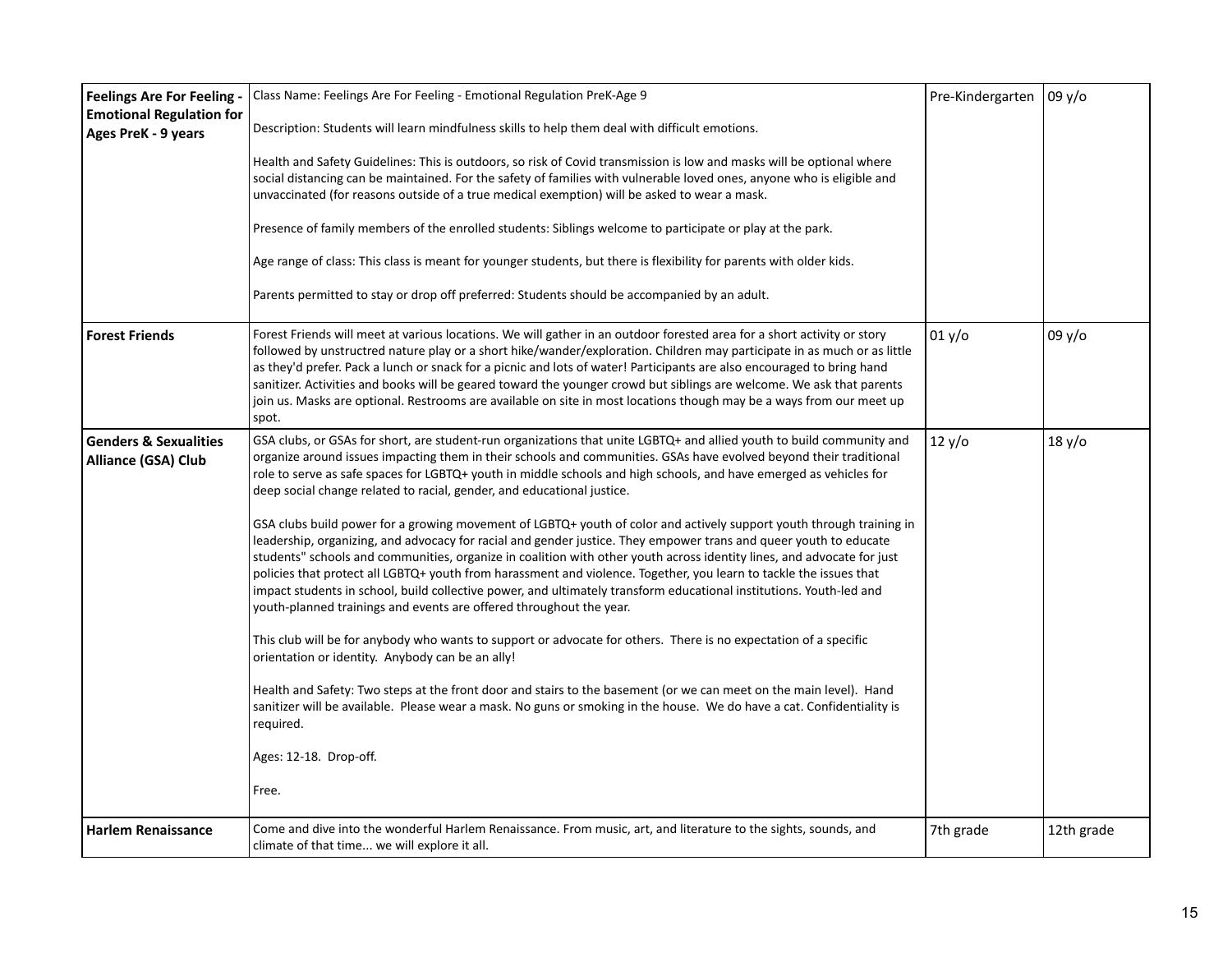| <b>Healthworks! Museum</b><br><b>Field Trip</b>           | Join us for a guided field trip at the Healthworks! Museum. This class is for children ages 4-8. The cost is \$5 per person.<br>Fee will be due upon registration (there is a deposit due up front, more details to come on payment options). Parents<br>are welcome to stay or drop off. If you choose to stay, adults are also \$5. Younger siblings are welcome if need be, but<br>we would like to keep the class as small as possible, so if you need to bring younger siblings please let me know ahead of<br>time. Children under 3 are free. This class is indoors and masks will be required.<br>"Calling all fitness agents! A plague of lethargy has overtaken our city, and we need your help! Informants tell us that<br>citizens are tired, hungry, lazy, and grumpy- their health and fitness must be restored! Your mission, should you choose<br>to accept it: Report to HealthWorks! Central Intelligence to uncover clues, break the code. and restore our citizens"<br>vitality. Let the chase begin! This message will self-destruct in 321".                                                 | 04 y/o                      | 08 y/o                 |
|-----------------------------------------------------------|--------------------------------------------------------------------------------------------------------------------------------------------------------------------------------------------------------------------------------------------------------------------------------------------------------------------------------------------------------------------------------------------------------------------------------------------------------------------------------------------------------------------------------------------------------------------------------------------------------------------------------------------------------------------------------------------------------------------------------------------------------------------------------------------------------------------------------------------------------------------------------------------------------------------------------------------------------------------------------------------------------------------------------------------------------------------------------------------------------------------|-----------------------------|------------------------|
| <b>History Pockets: The</b><br><b>American Revolution</b> | Let's learn about the American Revolution in a fun and crafty way!<br>In this class we will make 7 pockets for each weeks theme that can be bound together to create a book about this time<br>in American History.<br>The curriculum is History Pockets: American Revolution by Evan Moor Publishing.<br>Weekly themes include: Introduction to the Revolution, Causes of War, Famous Patriots, Life of a Soldier, Battles, Spies<br>and Traitors, and Birth of a Nation.<br>This will be a weekly online class via Zoom lasting 8 weeks. During each class there will be a craft, lecture and video<br>relating to the weekly theme. A field trip is in the works to take place during this time frame so we can see how our<br>area was affected during this period.<br>This will not be a drop off activity and safety procautions will be taken in accordance with City/County guidelines; details<br>to follow.<br>This class is geared towards 8-12 year old students but other ages and siblings are welcome.<br>Come and join us to create and learn about the beginning of the United States of America! | 3rd grade or 8<br>vears old | 6th grade or 12<br>y/o |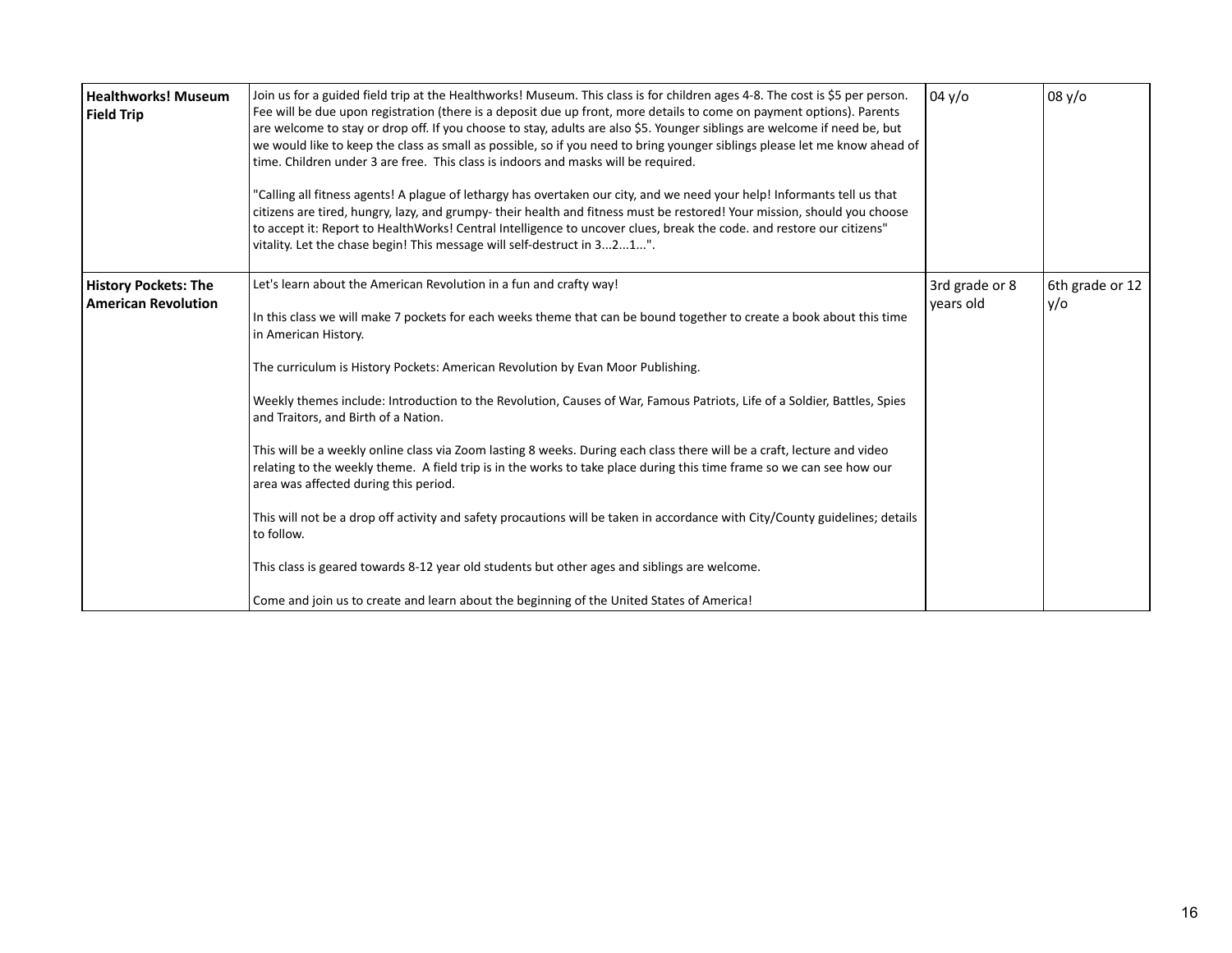| <b>Home School Hikers</b>                   | Health and Safety Guidelines: All hikers must maintain appropriate hiking etiquette. Trash must not be left behind.<br>Hikers are encouraged to bring water and snacks.                                                                                                                                                                                                                                                                                                                                                                                                                                                                                                                                                                                                                                                                                                                                                                                                                      | 01 y/o | Adult $20+ y/o$ |
|---------------------------------------------|----------------------------------------------------------------------------------------------------------------------------------------------------------------------------------------------------------------------------------------------------------------------------------------------------------------------------------------------------------------------------------------------------------------------------------------------------------------------------------------------------------------------------------------------------------------------------------------------------------------------------------------------------------------------------------------------------------------------------------------------------------------------------------------------------------------------------------------------------------------------------------------------------------------------------------------------------------------------------------------------|--------|-----------------|
|                                             | Social distancing & Masks: Hiking is an outdoor activity that is generally considered safer than many other activities.<br>However, some hikers in our group have weakened immune systems due to personal health history. In an effort to keep<br>all hikers safe, we will continue requiring mask usage for all hikers. It is very difficult for our hikers to maintain 3-6ft<br>distance at all times. We are excited to be together in the woods. We crowd together to look at cool little creatures and<br>end up 6 inches from each other in the blink of an eye. When eating a snack or drinking water, please step away from<br>the group and remove your mask to do so. If you maintain a 6 foot distance from others when hiking, especially for<br>more rigorous trail sections, you can hike with your mask lowered to get better breath control. Please be respectful of<br>these mask requirements but do not hesitate to ask the hike leader for clarification if needs arise. |        |                 |
|                                             | Physical/Environmental Concerns: The hikes will begin and end at the trail heads. Not all trails have proper restrooms.<br>The woods may contain hazards, such as poison ivy and ticks. It is a good idea to spray yourself with bug spray and check<br>for ticks after each hike. Good hiking shoes or sneakers are HIGHLY recommended. The trails chosen for this hiking club<br>are often between 2-4 miles in length and may contain both easy and strenuous trail sections. All Trails is a great<br>resource to learn specifics about a trail. Occasionally, an easier trail is located adjacency to our main hike or there may<br>be a portion of our hike that will suit your hiking experience and needs. Feel free to contact your hike leader to ask, as<br>there may be others interested in hiking an easier trek or partial loop. Trail descriptions and tips are provided in the<br>prehistory emails.                                                                        |        |                 |
|                                             | Hand-washing/hand sanitizer: Please bring your own hand sanitizer. You will likely want to use it before your kids eat<br>their snack.                                                                                                                                                                                                                                                                                                                                                                                                                                                                                                                                                                                                                                                                                                                                                                                                                                                       |        |                 |
|                                             | Presence of family members of the enrolled students: All family members are welcome. Emails about each hike will<br>provide parking information and trail details. At this time, we will ask hikers to RSVP to that month's hike. It is OK if you<br>cannot make it to all of the hikes. Join us when you can!                                                                                                                                                                                                                                                                                                                                                                                                                                                                                                                                                                                                                                                                               |        |                 |
|                                             | Age range of class: All welcome! This is not a drop-off hike.                                                                                                                                                                                                                                                                                                                                                                                                                                                                                                                                                                                                                                                                                                                                                                                                                                                                                                                                |        |                 |
| <b>Introduction to Coral</b>                | Online. Free.                                                                                                                                                                                                                                                                                                                                                                                                                                                                                                                                                                                                                                                                                                                                                                                                                                                                                                                                                                                | 04 y/o | 08 y/o          |
| <b>Reefs with Reef Relief</b><br>(ages 4-8) | Coral Reefs are home to 25% of all marine organisms. They provide a habitat, food source, shoreline protection and<br>even oxygen. Florida is home to the only living barrier coral reef in North America. Yet, globally, all coral reefs are<br>facing a crisis.                                                                                                                                                                                                                                                                                                                                                                                                                                                                                                                                                                                                                                                                                                                            |        |                 |
|                                             | In this online program presented by Reef Relief, students ages 4-8 will learn what coral is, why it"s important, what"s<br>happening to it, and how we can help. Reef Relief offers six other online programs for this age group. If there is<br>interest, we will pursue more classes in the series. Students may want to also register for "Magic House Homeschool<br>Morning," where we will be visiting a special exhibit on ocean science and ecosystems.                                                                                                                                                                                                                                                                                                                                                                                                                                                                                                                               |        |                 |
|                                             | Reef Relief is a nonprofit organization dedicated to improving and protecting our coral reef ecosystem.                                                                                                                                                                                                                                                                                                                                                                                                                                                                                                                                                                                                                                                                                                                                                                                                                                                                                      |        |                 |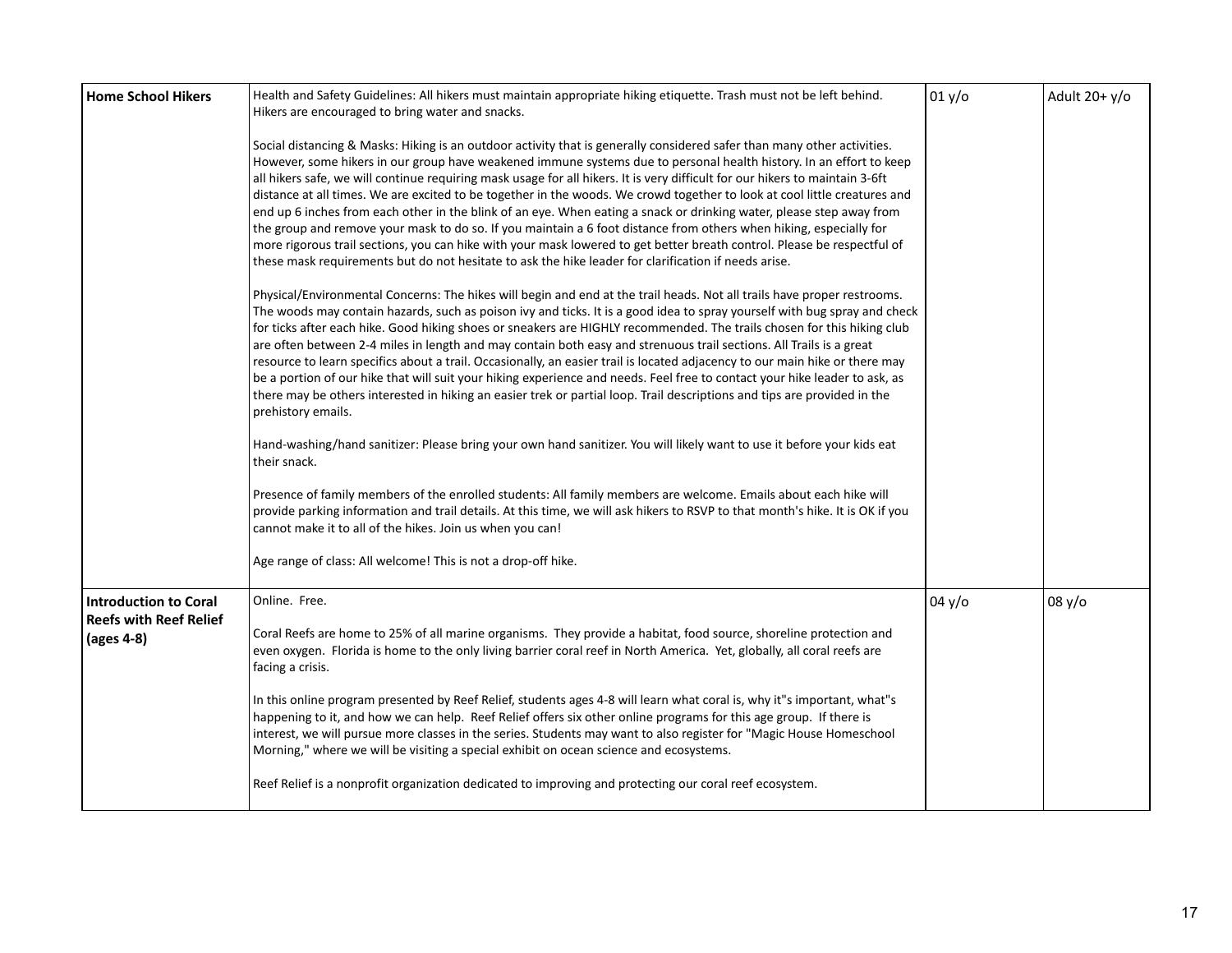| <b>Invitation to Play - Fairy</b><br><b>Princess Tea Party</b>                | Come join us for a Fairy Princess Tea Party! We'll read a book, do a simple craft, and have a small tea party - feel free to<br>dress up! There is also a playground and walking path available for after the event (or for non-attending siblings during<br>the event).<br>Health and Safety Guidelines: There is enough space to distance while eating, and bathrooms are on site for<br>handwashing. The pavilion and surrounding areas are accessible via paved walkways. Masks are not required while<br>outdoors; currently required in the bathroom facilities. All ages welcome; story and craft will be geared towards the 4-6<br>age range. I will provide allergen friendly snacks; please inform me of severe food allergies. Parents please stay - this is<br>not a drop-off event.                                                                                                                                                                                                                                                                                                                                                                                                                                                                                                                                                                        | Nursery | 08 y/o or 2nd<br>grade |
|-------------------------------------------------------------------------------|-------------------------------------------------------------------------------------------------------------------------------------------------------------------------------------------------------------------------------------------------------------------------------------------------------------------------------------------------------------------------------------------------------------------------------------------------------------------------------------------------------------------------------------------------------------------------------------------------------------------------------------------------------------------------------------------------------------------------------------------------------------------------------------------------------------------------------------------------------------------------------------------------------------------------------------------------------------------------------------------------------------------------------------------------------------------------------------------------------------------------------------------------------------------------------------------------------------------------------------------------------------------------------------------------------------------------------------------------------------------------|---------|------------------------|
| <b>Invitation to Play -</b><br><b>Pirates and Knights</b><br><b>Adventure</b> | Come join us for a Pirates and Knights Adventure! We'll read a book, do a simple craft, and have a small snack - feel free<br>to dress up (only foam swords/knives please)! There is also a playground and walking path available for after the event<br>(or for non-attending siblings during the event).<br>Health and Safety Guidelines: There is enough space to distance while eating, and bathrooms are on site for<br>handwashing. The pavilion and surrounding areas are accessible via paved walkways. Masks are not required while<br>outdoors; currently required in the bathroom facilities. All ages welcome; story and craft will be geared towards the 4-6<br>age range. I will provide allergen friendly snacks; please inform me of severe food allergies. Parents please stay - this is<br>not a drop-off event.                                                                                                                                                                                                                                                                                                                                                                                                                                                                                                                                      | Nursery | 08 y/o or 2nd<br>grade |
| <b>Kids' Drawing Club</b>                                                     | Join us on Fridays for a virtual meet-up during which we can draw, talk, and learn new drawing techniques together.<br>Participants are encouraged to use the group as a learning community - to inspire one another, offer helpful advice, and<br>explore new possibilities for your art.<br>This meet-up will be entirely kid-led, with participants establishing group norms as well as the content and flow of the<br>sessions themselves. An adult will be on-hand to provide support as needed. Ages 11+<br>Suggested materials include: colored pencils, mixed-media pad, alcohol-based markers, mechanical/graphite/or<br>charcoal pencils.                                                                                                                                                                                                                                                                                                                                                                                                                                                                                                                                                                                                                                                                                                                     | 11 y/o  | 18 y/o                 |
| Learn to code in Python<br>using a Virtual Robot                              | Learn to code in Python by controlling a robotic vehicle. This class will be broken into 3 sessions to learn the basics of<br>using the Python programming language to control a Virtual Vex Robotics bot. We will use the Vex Robotics VR<br>Playground to program the bot and Discord for the class discussion. There is nothing needed beyond a computer and an<br>internet connection to use the Vex VR Playground.<br>The first class will focus on some general rules about how to program in Python and will go through a few basic<br>programs to understand how the bot works and what some of the sensors do. We will program the bot to "Crash the<br>Castle" (knock over several towers on the field) and the students will save the program they write on their own<br>computer to use in the next class.<br>In the second & third class we will look at how we can program reactions and learn some new programming techniques<br>to handle them. First we'll navigate a simple maze by programming the bot to react to walls and obstacles. We'll revisit<br>the "Crash the Castle" and the students will try to figure out how they can use the bots sensors to accomplish knocking<br>down all the towers. We'll combine what we've learned and students will try to create a bot that can "Crash the Castle"<br>no matter how the castles are placed. | 10 y/o  | 14 y/o                 |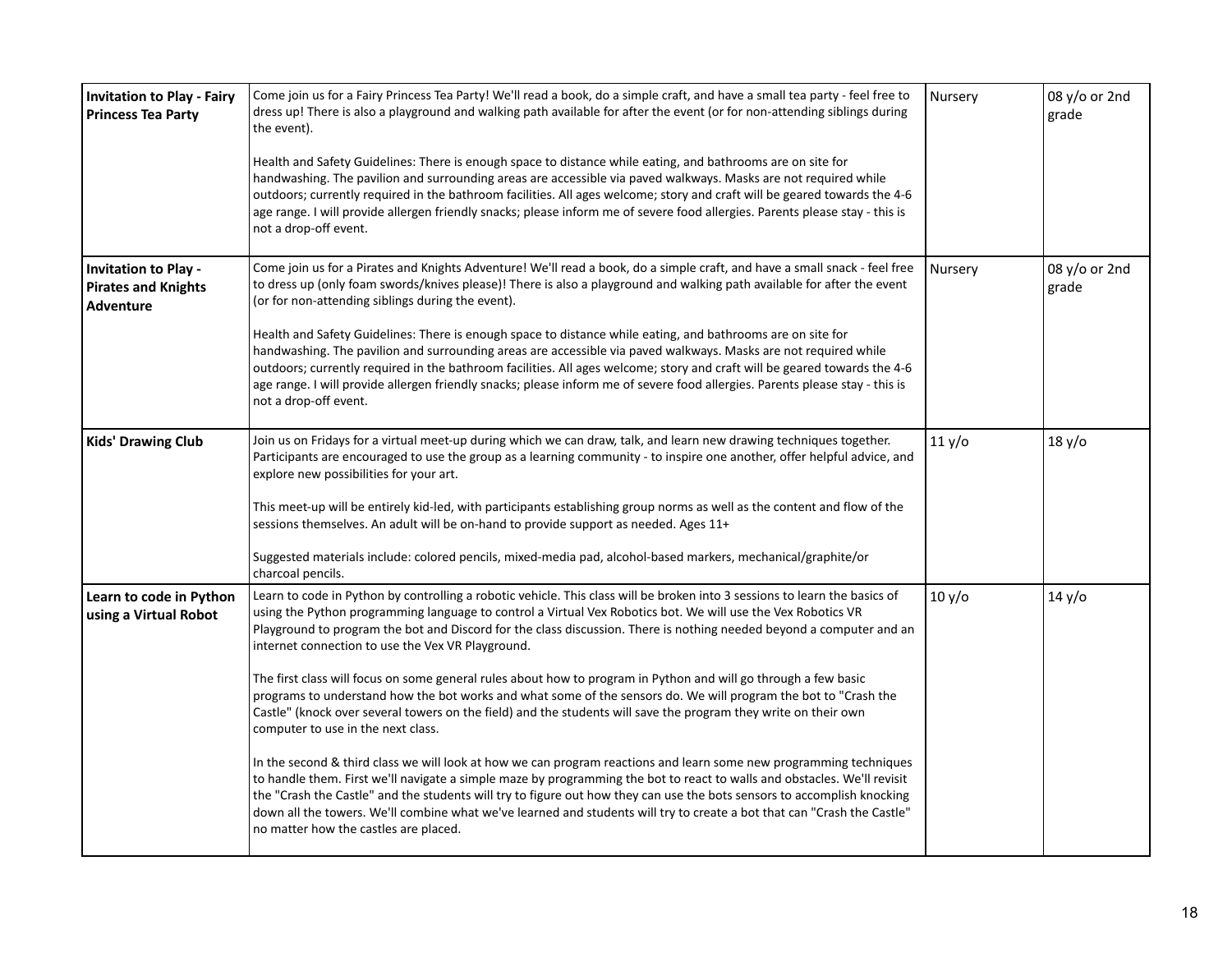| Learning how to use<br><b>Snap Circuits</b>     | We will meet and use snap circuit boards to learn about how they work with simple steps. After some group instruction,<br>kids can try new designs with the snap circuits. This will be a masked event and weather dependent. We have about 6<br>snap circuit boards, so they can be shared during the class. We will plan to meet at a park with a covered area for this<br>class.                                                                                                                                                                                                                                  | 1st grade | 6th grade       |
|-------------------------------------------------|----------------------------------------------------------------------------------------------------------------------------------------------------------------------------------------------------------------------------------------------------------------------------------------------------------------------------------------------------------------------------------------------------------------------------------------------------------------------------------------------------------------------------------------------------------------------------------------------------------------------|-----------|-----------------|
| <b>Littles Play Group</b>                       | Intended to allow young ones the chance to get to know each other better, this play group will meet twice a month.<br>We"ll have lots of free play and maybe some planned activities at times. The personality of the participants can dictate<br>how it rolls.                                                                                                                                                                                                                                                                                                                                                      | 03 y/o    | 07 y/o          |
|                                                 | Health and Safety: Two steps at the front door. Hand sanitizer will be available. Please wear a mask when indoors. No<br>guns or smoking in the house. We do have a cat.                                                                                                                                                                                                                                                                                                                                                                                                                                             |           |                 |
|                                                 | Ages: 3-6 or 7. Drop-off or parents and siblings can stay. Free.                                                                                                                                                                                                                                                                                                                                                                                                                                                                                                                                                     |           |                 |
| <b>Magic House</b><br><b>Homeschool Morning</b> | Homeschool families and organizations can enjoy exclusive (to the St. Louis homeschooling community) exploration of<br>exhibit spaces for \$5.00 per person. Each family will be reminded to make their own online reservations. Masks<br>required for ages 5+.                                                                                                                                                                                                                                                                                                                                                      | 01 y/o    | 10 y/o          |
|                                                 | Gearing up for our online class "Introduction to Coral Reefs with Reef Relief," (February 23) some of us will be especially<br>eager to check out the Splash and Bubbles exhibit: Dive into the incredible world of ocean exploration in this early<br>childhood STEM-based exhibit, based on the Jim Henson Company and Herschend Entertainment Studios PBS Kids TV<br>series Splash and Bubbles. Join Splash, Bubbles and the Reeftown Rangers to explore marine biology, ocean science and<br>different ocean ecosystems. Learn how even small actions can create a big ripple to help protect our One Big Ocean. |           |                 |
| <b>Making Valentines!</b>                       | Let's make some Valentines together! (Virtually!) I'll demonstrate a simple process art technique that can be adapted for<br>all ages. You can use simple supplies you most likely already have around the house. You can make one Valentine or a<br>hundred. I'll show a few different variations and I'm sure students will be inspired to come up with their own variations<br>to share!                                                                                                                                                                                                                          | 01 y/o    | Adult $20+ y/o$ |
|                                                 | Supplies needed:<br>-Paper for card base- colored construction paper, cardstock or even plain white printer paper<br>-2 or more interesting papers, such as newspaper, magazines, junk mail, security envelopes, patterned paper, old<br>drawings/scribbles, etc.<br>-pencil, markers and/or colored pencils, at the very least a thin black marker/pen<br>-Scissors and glue (a glue stick would work great)                                                                                                                                                                                                        |           |                 |
| May Hikes - St. Louis<br>County 30-30 List      | Let's follow the St. Louis County Parks' 30/30 Hikes Program. The program lists thirty trails throughout St. Louis County<br>area that the County Parks Department says take about thirty minutes to complete. I am focusing on four of them. Each<br>walk is about two miles long. Go at your own pace, but I am allotting an hour each.                                                                                                                                                                                                                                                                            | 01 y/o    | Adult $20+ y/o$ |
|                                                 | The complete list with maps of each hike is available here. All are listed on this sheet, which you can print out and then<br>punch with special hole-punches that are available at the beginning of each trail. When you've done all thirty, you can<br>turn in your list and get a prize. It's a great way to get outside, especially if you're working on the 1,000 Hours Outside<br>program. Trackers to log time outside are available here.                                                                                                                                                                    |           |                 |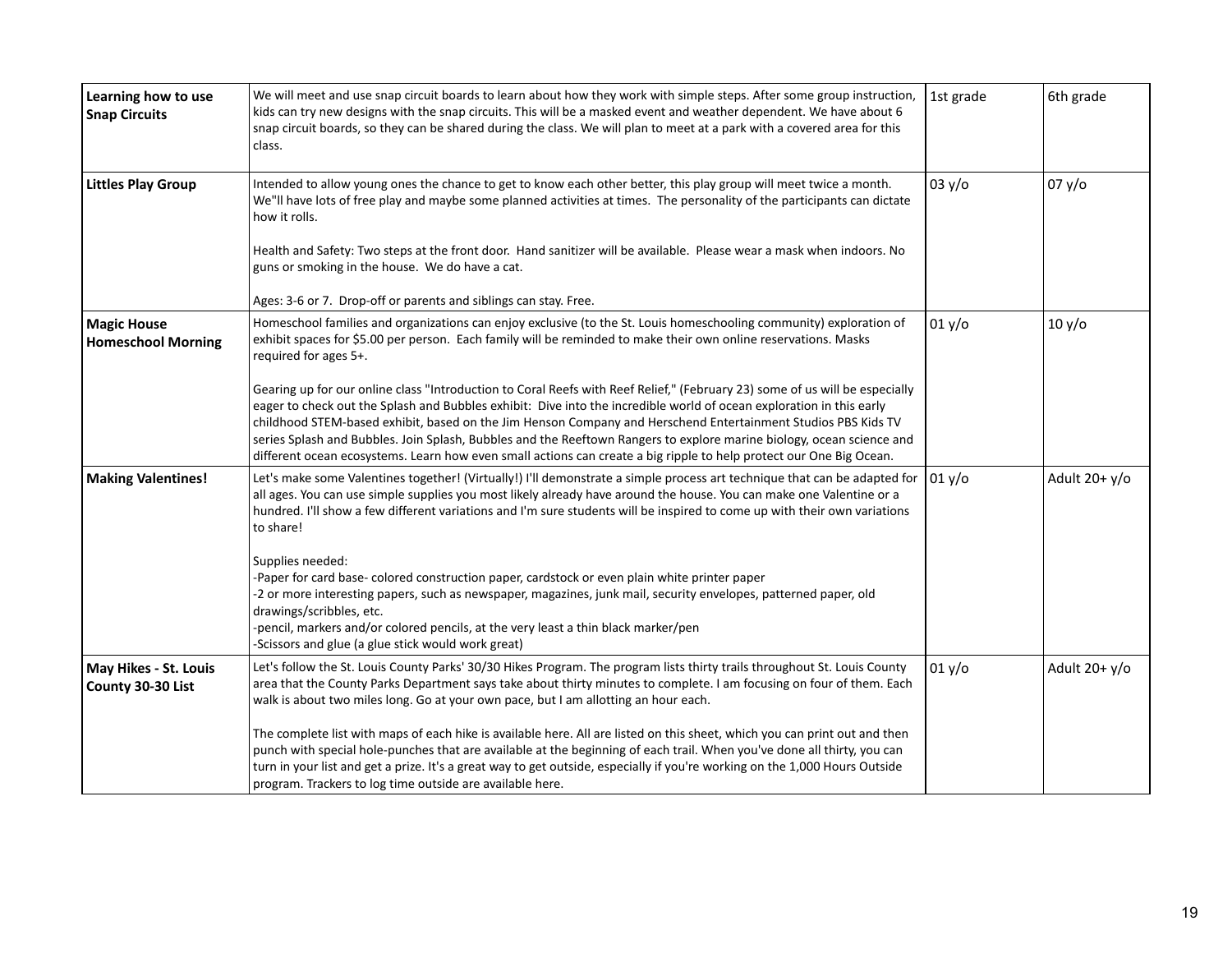| <b>Middle School Mondays</b>                      | A class to help advance reading, writing, thinking and study skills; learning how to analyze, process and communicate<br>information. We will meet via Zoom and we'll use Google classroom for assignments and class discussion. Students<br>should expect 30-60 minutes of homework outside of class each week, including reading and assignments. Our goal is<br>working toward independence and taking personal responsibility for classwork. *This class is continuing from last<br>semester, but we do have room for a few new students.                                                                                                                                                                                                                                                                 | 11 y/o | 14 y/o |
|---------------------------------------------------|---------------------------------------------------------------------------------------------------------------------------------------------------------------------------------------------------------------------------------------------------------------------------------------------------------------------------------------------------------------------------------------------------------------------------------------------------------------------------------------------------------------------------------------------------------------------------------------------------------------------------------------------------------------------------------------------------------------------------------------------------------------------------------------------------------------|--------|--------|
| <b>Mindfulness and Yoga</b>                       | Mindfulness and Yoga. Come join us as we practice yoga and mindfulness using movement, art, and games. Melissa is a<br>certified kids yoga teacher, and social worker. She is the owner of the only trauma-informed yoga studio for kids in St.<br>Louis. Come explore yoga using games, books, and. lots of fun supplies. We will create take home art and have so much<br>fun! Feel free to bring your own mat or borrow one at the studio. We can't wait to move, create, and explore together!                                                                                                                                                                                                                                                                                                            | 09y/o  | 12 y/o |
|                                                   | <b>Health and Safety Guidelines:</b><br>Social distancing not required with mask worn<br>Handwashing/hand sanitizer availble for use.<br>Masks required at this time.<br>Family members can drop off their kids and return at the end of class.<br>Only service animals are allowed in the studio. We do not allow smoking in or outside of studio. We also do not use any<br>essential oils without prior notice.<br>There are steps to enter in the front the door of the studio. There is only street parking. If you need a handicap<br>accessible entrance you can enter through the back door where there are no steps to enter.                                                                                                                                                                        |        |        |
|                                                   | Age range of class 9-12<br>Drop off is preferred since the waiting area is small, however families are welcome to sit in the waiting room, on the<br>small back patio, or take a walk around the neighborhood even to the neighborhood park with young kids.<br>Older and younger siblings are welcome to hang out but this class will be geared toward kids ages 9-12                                                                                                                                                                                                                                                                                                                                                                                                                                        |        |        |
| <b>Nature Exploration at</b><br><b>Towne Park</b> | Come join us for an educational and fun adventure at Towne Park, home to the only Certified Nature Explore Classroom<br>in St. Charles County and one of only a few in the region! This fun outdoor area gives children ages 4-12 the opportunity<br>to participate in nature and history-based activities while exploring the park. Areas include a balance area, dirt-digging<br>area, music and movement area, and nature art area.<br>This ranger-led class will last approximately 60 minutes and be followed by 30 minutes of exploration/play. The session<br>will focus on park history as well as plants and animals native to Missouri, or we can request a more personalized<br>session if there are any special interests of participants (wildflowers, toads/frogs, conservation efforts, etc.). | 04y/o  | 12 y/o |
|                                                   | Depending on enrollment, we can split the class into two groups based on ages (4-7 and 8-12) for a more focused<br>session.                                                                                                                                                                                                                                                                                                                                                                                                                                                                                                                                                                                                                                                                                   |        |        |
|                                                   | The intended audience of the class is children ages 4-12, though older children are welcome to participate or otherwise<br>enjoy the 109-acre park. There are trails, a large fishing pond, picnic tables, and scenic rain gardens. Please register all<br>children who plan on participating in the class so we can have a better idea of how to plan for the session.                                                                                                                                                                                                                                                                                                                                                                                                                                       |        |        |
|                                                   | This event will be completely outdoors. Social distancing is encouraged and masks are optional. This is not a drop-off<br>class and a parent/guardian is asked to stay for the event.                                                                                                                                                                                                                                                                                                                                                                                                                                                                                                                                                                                                                         |        |        |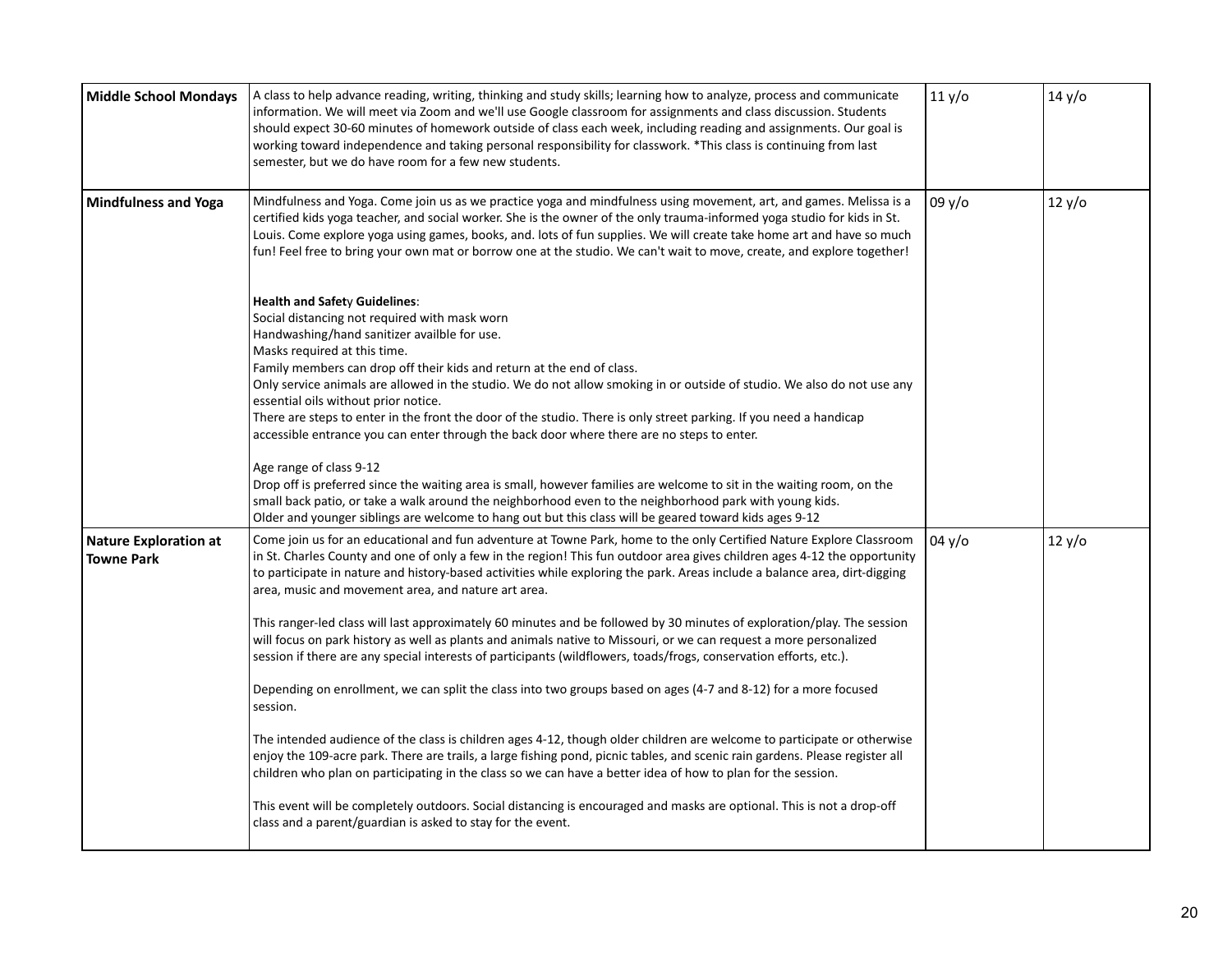| <b>Our Forest Neighbors</b>                        | Who lives in Missouri's forests? Explore the forest ecosystem and learn about the native residents. Students will learn<br>about the unique adaptations of forest animals and how they survive in this special habitat.                                                                                                                                                                                                                                                                                | 05 y/o    | 09y/o           |
|----------------------------------------------------|--------------------------------------------------------------------------------------------------------------------------------------------------------------------------------------------------------------------------------------------------------------------------------------------------------------------------------------------------------------------------------------------------------------------------------------------------------------------------------------------------------|-----------|-----------------|
|                                                    | At this time we are required to wear masks when indoors, and if we will be less than 6ft from each other. I will update<br>all of the guidelines closer to the class date. Parents will have to stay with children for the entirety of the class. We are<br>allowed to stay after the class for lunch and can use any of the facilities located at the park (i.e. trails, playgrounds).<br>Also, any child that will be attending needs to be included in the registration. The cost is \$2 per child. |           |                 |
| <b>Outdoor Art</b>                                 | Let's create art in the park! I will have various supplies available for you to choose from. This is a great opportunity to<br>get creative and socialize.                                                                                                                                                                                                                                                                                                                                             | 6th grade | 12th grade      |
|                                                    | This art class is geared towards teens and tweens. We will also have plenty of space to socially distance if needed.<br>Please don't wear anything you don't want to get paint on! Parents, please stay.                                                                                                                                                                                                                                                                                               |           |                 |
| <b>Physics and Quantum</b><br><b>Mechanics Fun</b> | Explore the wonderful world of Quantum Mechanics and learn more about the incredible life and work of Dr. Deborah<br>Jin, a quantum scientist who used lasers and magnets to cool down atoms and make new states of matter. Through four<br>activities, students will have the opportunity to learn about creating models, the behavior of light, and how the strange<br>world of atoms can be harnessed to create a new type of computer.                                                             | 10 y/o    | 14 y/o          |
|                                                    | Materials are in PhysicsQuest kits from the American Physical Society that are ready to pass out! There may be<br>additional supplies needed from your house. Zoom link will be provided before class. Looking forward to learning with<br>you!                                                                                                                                                                                                                                                        |           |                 |
| <b>Picnic at Suson Park</b>                        | Please join us for a picnic at Suson Park. We will meet at the playground for picnic and play time. Then we can head over<br>to visit the farm animals. Maybe we will see some babies. Bring quarters to buy feed from the machines. All are<br>welcome and please stay as long as you like.                                                                                                                                                                                                           | 01 y/o    | Adult $20+ y/o$ |
| #1                                                 | Picture Day for Yearbook   Picture Day! The main purpose is to provide portraits for yearbook photos, but you are welcome to use your child's<br>photos for personal use as well.                                                                                                                                                                                                                                                                                                                      | 01 y/o    | 18 y/o          |
|                                                    | We are offering two dates with different times. We'll set up a sign up for time slots, each slot should only take about 15<br>minutes. Please arrive early so we can keep the process moving.                                                                                                                                                                                                                                                                                                          |           |                 |
|                                                    | Location will be outside at a park (TBD) and we will provide alternative dates in case of bad weather.                                                                                                                                                                                                                                                                                                                                                                                                 |           |                 |
| #2                                                 | Picture Day for Yearbook   Picture Day! The main purpose is to provide portraits for yearbook photos, but you are welcome to use your child's<br>photos for personal use as well.                                                                                                                                                                                                                                                                                                                      | 01 y/o    | 18 y/o          |
|                                                    | We are offering two dates with different times. We'll set up a sign up for time slots, each slot should only take about 15<br>minutes. Please arrive early so we can keep the process moving.                                                                                                                                                                                                                                                                                                          |           |                 |
|                                                    | Location will be outside at a park (TBD) and we will provide alternative dates in case of bad weather.                                                                                                                                                                                                                                                                                                                                                                                                 |           |                 |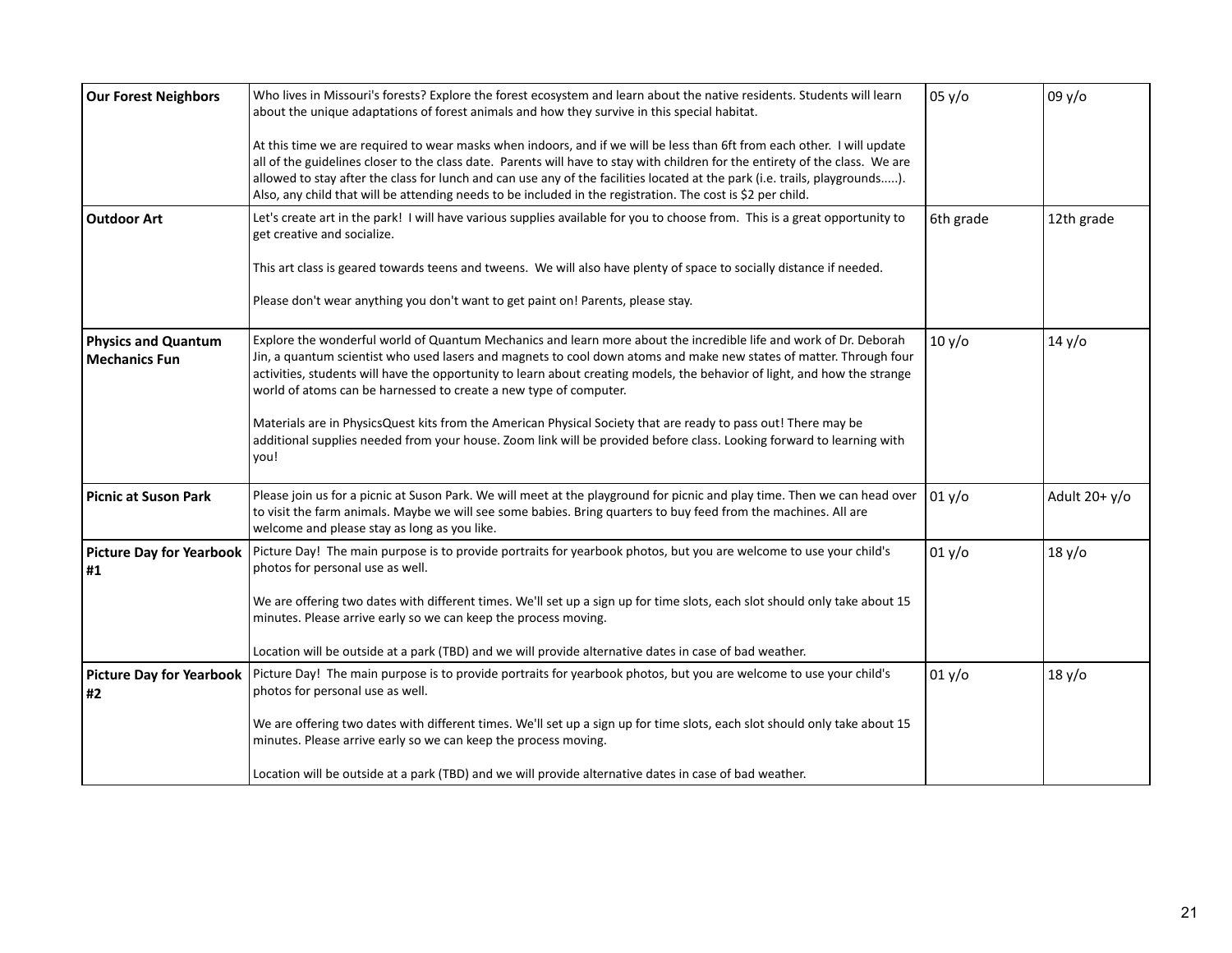| Rockin' Jump Meet-up                             | Let's meet up at Rockin' Jump for their Friday discounted rate homeschool jump time. All ages welcome. Cost is \$11 for<br>the first child and \$8 for siblings. You must complete a waiver for each child when you get there and if you don't already<br>have the rocking jump socks you need to buy them for \$3.50 per pair. You can't use socks from other jump places. You<br>can also complete the waiver online here: https://rockinjumpofallon.centeredgeonline.com/waivers Each child will get<br>a wrist band to show they are signed up for that time slot. Parents please stay, no drop-off.<br>What you need: Fill out a waiver when you arrive and buy or bring rockin jump socks. Parents please stay, no drop-off.<br>You can also complete the waiver online here: https://rockinjumpofallon.centeredgeonline.com/waivers<br>Hope to see you there!                                                                                                                                                                                                                                                                                                                                                                                                                                                                                                                                                                                                                                                                                                                                                                                                                                                                                                                                                                                                                                                                                                                                                                                                          | Kindergarten | Adult |
|--------------------------------------------------|-------------------------------------------------------------------------------------------------------------------------------------------------------------------------------------------------------------------------------------------------------------------------------------------------------------------------------------------------------------------------------------------------------------------------------------------------------------------------------------------------------------------------------------------------------------------------------------------------------------------------------------------------------------------------------------------------------------------------------------------------------------------------------------------------------------------------------------------------------------------------------------------------------------------------------------------------------------------------------------------------------------------------------------------------------------------------------------------------------------------------------------------------------------------------------------------------------------------------------------------------------------------------------------------------------------------------------------------------------------------------------------------------------------------------------------------------------------------------------------------------------------------------------------------------------------------------------------------------------------------------------------------------------------------------------------------------------------------------------------------------------------------------------------------------------------------------------------------------------------------------------------------------------------------------------------------------------------------------------------------------------------------------------------------------------------------------------|--------------|-------|
| Route 66 State Park and<br><b>Visitor Center</b> | Description from the website - "Travel through history on The Mother Road at Route 66 State Park. Route 66 captured<br>Americans" imagination and exposed millions of citizens to small towns across the country. Sample a slice of that at<br>Route 66 State Park"s visitor center, which has displays showcasing the road. The visitor center is the former Bridgehead<br>Inn, a 1935 roadhouse that sat on the original Route 66. The park"s location, close to metro St. Louis, provides visitors<br>with a quick getaway to nature. More than 40 types of birds have been identified in the park, and picnic sites and trails<br>are sprinkled throughout the park." The visitor center and park free to enter. There is a gift shop in the visitor center.<br>Health and Safety Guidelines: Currently unknown as the Visitor Center is seasonally closed until March. I will update any<br>masking and social distancing guidelines (or if there are none in place for the visitor center) in March. Families are<br>welcome to skip the museum and just hang out at the park if desired.<br>Presence of family members of the enrolled students: all family members welcome<br>Physical barriers: This is a very accessible park, feel free to view accessibilty information here: https://mostateparks.<br>com/page/69231/accessibility-information<br>Age range of class: All ages welcomed and encouraged to participate in the park offerings as you (or your children) feel<br>comfortable. We will be checking out the the Visitors Center with a museum and gift shop (this is come and go as you<br>please, nothing is scheduled for the group as it is a small museum), and then hanging out at the playground (with<br>bathrooms). Feel free to bring a snack or picnic lunch to enjoy at the park. We are not leading a hike, but there are<br>hiking and biking trails (many paved) if you wish to explore more of the park on your own afterwards.<br>This is not a drop off event, please plan to stay with your children for the duration of the event. | Nursery      | Adult |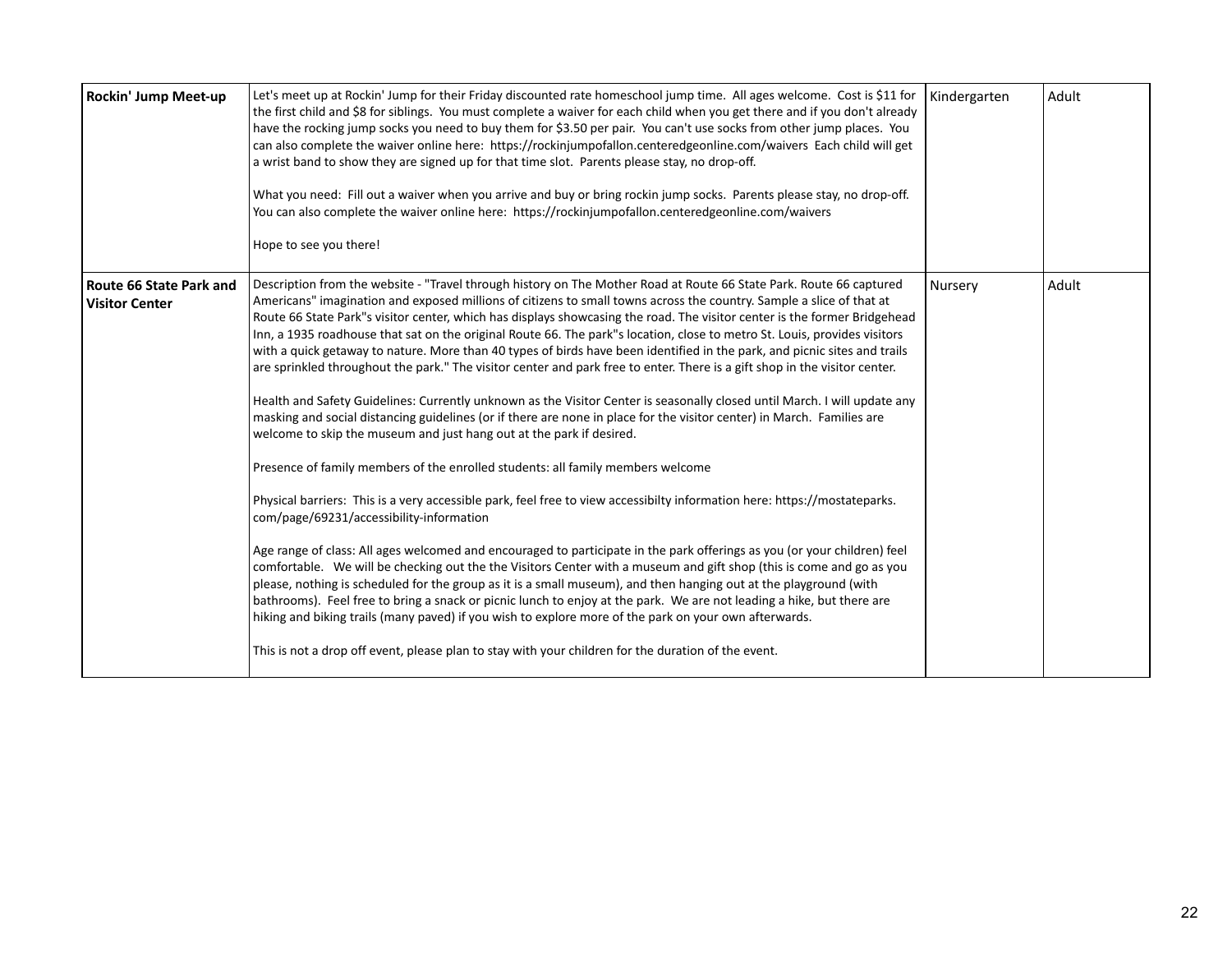|                | Service Dog Training and   Grade/Age: 3rd-12th ; 8 y/o-18 y/o                                                                                                                                                                                                                                                                                                                                                                                                                                                                                                                                                | 05 y/o | 18 y/o |
|----------------|--------------------------------------------------------------------------------------------------------------------------------------------------------------------------------------------------------------------------------------------------------------------------------------------------------------------------------------------------------------------------------------------------------------------------------------------------------------------------------------------------------------------------------------------------------------------------------------------------------------|--------|--------|
| <b>Use 101</b> | Service Dog Training and Use 101                                                                                                                                                                                                                                                                                                                                                                                                                                                                                                                                                                             |        |        |
|                | Class Details: Have you ever been curious about Service Dogs? How are they trained and what can they be used for?<br>What's the difference between a Service dog and a Therapy dog? If so, come join us for this overview of Service animals.<br>We will even be joined by a real service dog who is in training for Gluten Detection! (Hoping to also be joined by the<br>local service dog trainer herself!)                                                                                                                                                                                               |        |        |
|                | Health and Safety Guidelines: With the risk of COVID spread being minimal in outdoor spaces, this class will be mask<br>optional (depending on class size) but social distance is recommended. However, I would ask that everyone bring a mask<br>in preparation - If community spread is high and/or the class is large and distance cannot be maintained, masks will be<br>required. Thank you for understanding this fluid situation. If community spread is too high for an in-person class this will<br>course will move to an online platform and those plans will be communicated prior to the class. |        |        |
|                | Parents requested to stay for this class (at least for the younger kiddos).                                                                                                                                                                                                                                                                                                                                                                                                                                                                                                                                  |        |        |
|                | Age range of class: Kindergarten and up - this is taking place at a park so there are trails, etc. for siblings.                                                                                                                                                                                                                                                                                                                                                                                                                                                                                             |        |        |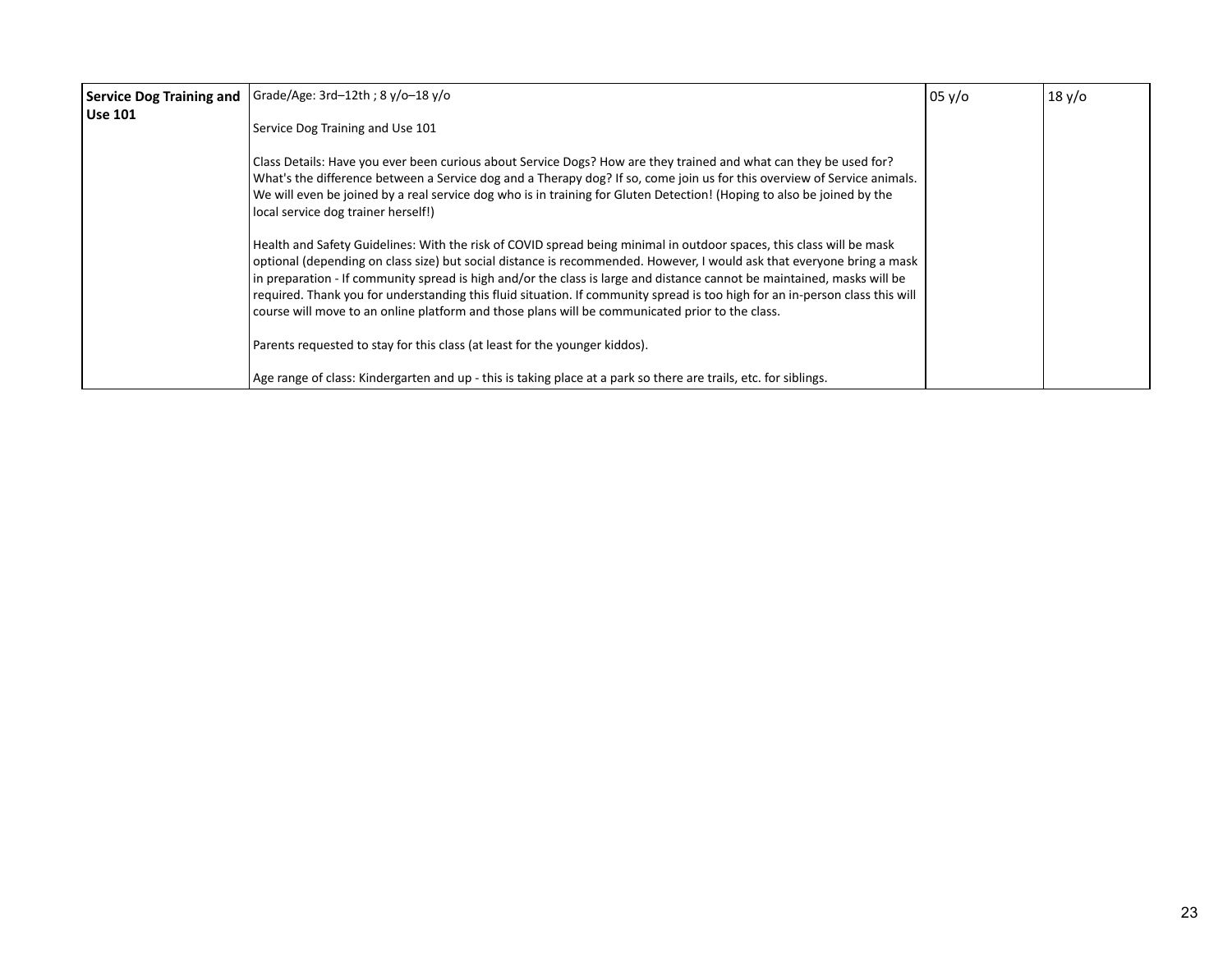| <b>Skate Club</b> | Class Name: Skate Club                                                                                                                                                                                                                                                                                                                                                                                                                                                                                                                                                                                                                      | 07 y/o | Adult $20+ y/o$ |
|-------------------|---------------------------------------------------------------------------------------------------------------------------------------------------------------------------------------------------------------------------------------------------------------------------------------------------------------------------------------------------------------------------------------------------------------------------------------------------------------------------------------------------------------------------------------------------------------------------------------------------------------------------------------------|--------|-----------------|
|                   | Health and Safety Guidelines: Bring a water bottle! Sometimes there is a fountain or sink where water bottles can be<br>refilled, but they may be currently turned off due to cold temperatures.                                                                                                                                                                                                                                                                                                                                                                                                                                            |        |                 |
|                   | Social distancing - Required whenever possible. I understand that sometimes this isn't possible, such as when several<br>skaters' paths intersect or they stop to discuss something. This is why we are also requiring masks.                                                                                                                                                                                                                                                                                                                                                                                                               |        |                 |
|                   | Handwashing/hand sanitizer - Occasionally there are restrooms near the skate parks where hands could be washed, but<br>not usually. I will endeavor to bring hand sanitizer and/or a spray bottle of rubbing alcohol, but if you have any contact<br>allergies that would affect what sanitizer(s) you can use, please bring your own.                                                                                                                                                                                                                                                                                                      |        |                 |
|                   | Masks - Required. We have some major health concerns in many of our families. Mask wearing enables those of us living<br>with medically fragile individuals or with complicated health situations an easy and accessible way to still get out and<br>enjoy one another's company as safely as possible. I do understand that mask wearing in cold weather causes added<br>moisture condensation. Please plan to bring multiple masks if you feel you or your student(s) would need that. I also<br>know that the commercial N95 and KN95 masks are much more breatheable and easier to wear when physically active<br>than are cloth masks. |        |                 |
|                   | Presence of family members of the enrolled students - Family members are welcome to join in the skating or wait on<br>the sidelines. Some locations have tables or benches, but some do not. A folding chair or camp chair would be a great<br>idea to bring along.                                                                                                                                                                                                                                                                                                                                                                         |        |                 |
|                   | <b>Environmenta</b> l (i.e., pets, allergens present, weapons, etc) - Outdoors, so please plan accordingly with regard to your<br>family's allergy situation. Since these spaces are in public, we cannot control all aspects of the environment. With that in<br>mind, know that there may occasionally be unmasked members of the public also utilizing spaces at the same time as<br>us. The earlier meeting time compared to last semester should allow us to avoid virtually all public school student use of<br>these spaces this semester. I will have a very basic first aid kit in my car that can be used if needed.              |        |                 |
|                   | <b>Physical barrier</b> s at entrance location (i.e. steps) - Most locations have minimal (1-5 -ish?) steps to access the skating<br>areas. Some do not have any access barriers and can be reached using a wheelchair or other adaptive devices.                                                                                                                                                                                                                                                                                                                                                                                           |        |                 |
|                   | Age range of class - I have the age range set from 7 years old to adult, but if your kid is comfortable on skates,<br>ropllerblades, or skateboard (or even scooter), by all means join us! We've had students use scooters instead and have<br>even seen others occasionally using bicycles but bikes are overall frowned upon in skate parks. This is for the kids to get<br>out and move while also getting some social interaction with friends and whatever mode of skating or scootering your<br>kid prefers is welcome.                                                                                                              |        |                 |
|                   | Parents permitted to stay or drop off preferred - Either is ok with me. I ask that parents who wish to drop off notify me<br>ahead of time to make sure that we have appropriate emergency contact information readily accessible and that<br>students are comfortable being left under my supervision.                                                                                                                                                                                                                                                                                                                                     |        |                 |
|                   | Other siblings welcome to hang out in area and whether or not there is a place or activity for them - Siblings are<br>welcome to hang out in the area. There is often, but not always, a nearby park or playground where younger siblings<br>could play while older siblings skate or parents could take siblings for a different activity. I am happy to pack some<br>coloring pages or playdough to accomodate younger siblings need for an activity, but most of my attention will be on<br>the skaters.                                                                                                                                 |        |                 |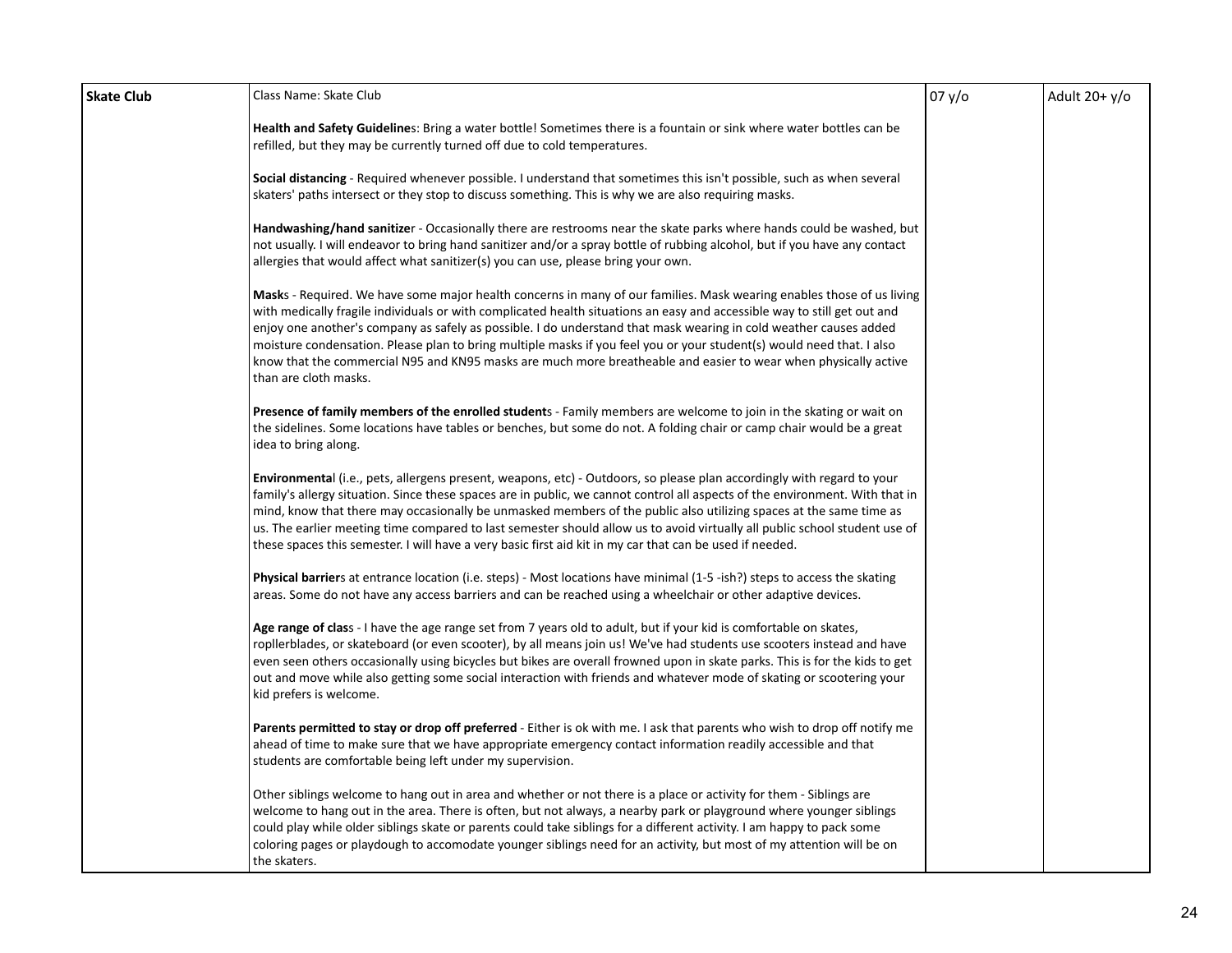| <b>SLHN Arts and Crafts Fair</b>   Class Name: SLHN Arts and Crafts Fair (middle school)                                                                                                                                                                                                                                                                                                                                                                                                                                                                                                                                                                                                                                                                                                                                                                                                                                                                                                                                                                                                                                                                                                                                                                                                                                                                                                                                                 | 5th grade | 8th grade |
|------------------------------------------------------------------------------------------------------------------------------------------------------------------------------------------------------------------------------------------------------------------------------------------------------------------------------------------------------------------------------------------------------------------------------------------------------------------------------------------------------------------------------------------------------------------------------------------------------------------------------------------------------------------------------------------------------------------------------------------------------------------------------------------------------------------------------------------------------------------------------------------------------------------------------------------------------------------------------------------------------------------------------------------------------------------------------------------------------------------------------------------------------------------------------------------------------------------------------------------------------------------------------------------------------------------------------------------------------------------------------------------------------------------------------------------|-----------|-----------|
| Join our kid-led crafting days and help us put together an art and craft fair at the end of the semester. We will start each<br>session with show and tell time (btw-1 have quickly found if you tell a kid "show and tell", they are way less nervous<br>than if you say "give a presentation"!). Two kids present a craft to the group (total time 20-30 minutes) with an example.<br>(Note: a "How To" Sheet has been prepared and emailed to the group ahead of time, so kids will have had the<br>opportunity to try it at home if they wanted.) This brief presentation will provide an example of the craft and tell us<br>things like what materials are required, a summary of the steps for creation, who might like this or how it might be used,<br>an estimate of the cost of creating the craft, and an estimate of the price range if they were to sell it. After both<br>presenters have finished, we will give feedback and discuss what we liked. Some kids might have tried the craft at home<br>that week and can share their experiences. (total time 20-30 minutes) Lastly, kids will volunteer to be the next<br>presenters (10 minutes). For the off-week, kids will independently work on creating items that they would like to<br>feature in the fair and if they signed up to present for the next class, they will prepare for their presentation and submit<br>the "How To" sheet to share with the class. |           |           |
| The class will culminate with an art and craft fair where all of the SLHN would be invited to view and purchase items<br>created over the semester. Students will be responsible for providing everything they need for their own craft table<br>(table, chairs, signage, decorations and displaying their products).                                                                                                                                                                                                                                                                                                                                                                                                                                                                                                                                                                                                                                                                                                                                                                                                                                                                                                                                                                                                                                                                                                                    |           |           |
| Kids will not only be exposed to and learn about new and different types of arts and crafts, but there are also be<br>elements of presentation, and entrepreneurship involved in this class.                                                                                                                                                                                                                                                                                                                                                                                                                                                                                                                                                                                                                                                                                                                                                                                                                                                                                                                                                                                                                                                                                                                                                                                                                                             |           |           |
| Location: We will start meeting online over zoom. As weather warms and hopefully local covid numbers decrease, I'd<br>like to move to an outdoor pavilion in the park.                                                                                                                                                                                                                                                                                                                                                                                                                                                                                                                                                                                                                                                                                                                                                                                                                                                                                                                                                                                                                                                                                                                                                                                                                                                                   |           |           |
| Cost: There is no charge for participating in this class, but the cost of materials for your student's craft (as well as<br>materials for trying new crafts) should be considered.                                                                                                                                                                                                                                                                                                                                                                                                                                                                                                                                                                                                                                                                                                                                                                                                                                                                                                                                                                                                                                                                                                                                                                                                                                                       |           |           |
| Health and Safety Guidelines: (when not on zoom)                                                                                                                                                                                                                                                                                                                                                                                                                                                                                                                                                                                                                                                                                                                                                                                                                                                                                                                                                                                                                                                                                                                                                                                                                                                                                                                                                                                         |           |           |
| Social distancing is encouraged.                                                                                                                                                                                                                                                                                                                                                                                                                                                                                                                                                                                                                                                                                                                                                                                                                                                                                                                                                                                                                                                                                                                                                                                                                                                                                                                                                                                                         |           |           |
| Hand sanitizer provided                                                                                                                                                                                                                                                                                                                                                                                                                                                                                                                                                                                                                                                                                                                                                                                                                                                                                                                                                                                                                                                                                                                                                                                                                                                                                                                                                                                                                  |           |           |
| Masks - I expect our in-person meet ups will be outdoors, where we can just mask up when the activities require close<br>proximity to each other. (examples: up-close demonstrations, or sitting side-by-side for a project)                                                                                                                                                                                                                                                                                                                                                                                                                                                                                                                                                                                                                                                                                                                                                                                                                                                                                                                                                                                                                                                                                                                                                                                                             |           |           |
| Presence of family members of the enrolled students are welcome to attend.                                                                                                                                                                                                                                                                                                                                                                                                                                                                                                                                                                                                                                                                                                                                                                                                                                                                                                                                                                                                                                                                                                                                                                                                                                                                                                                                                               |           |           |
| Age range of class is focused on middle schoolers                                                                                                                                                                                                                                                                                                                                                                                                                                                                                                                                                                                                                                                                                                                                                                                                                                                                                                                                                                                                                                                                                                                                                                                                                                                                                                                                                                                        |           |           |
| Parents are permitted to stay, and oOther siblings welcome to hang out in area and whether or not there is a place or<br>activity for them.                                                                                                                                                                                                                                                                                                                                                                                                                                                                                                                                                                                                                                                                                                                                                                                                                                                                                                                                                                                                                                                                                                                                                                                                                                                                                              |           |           |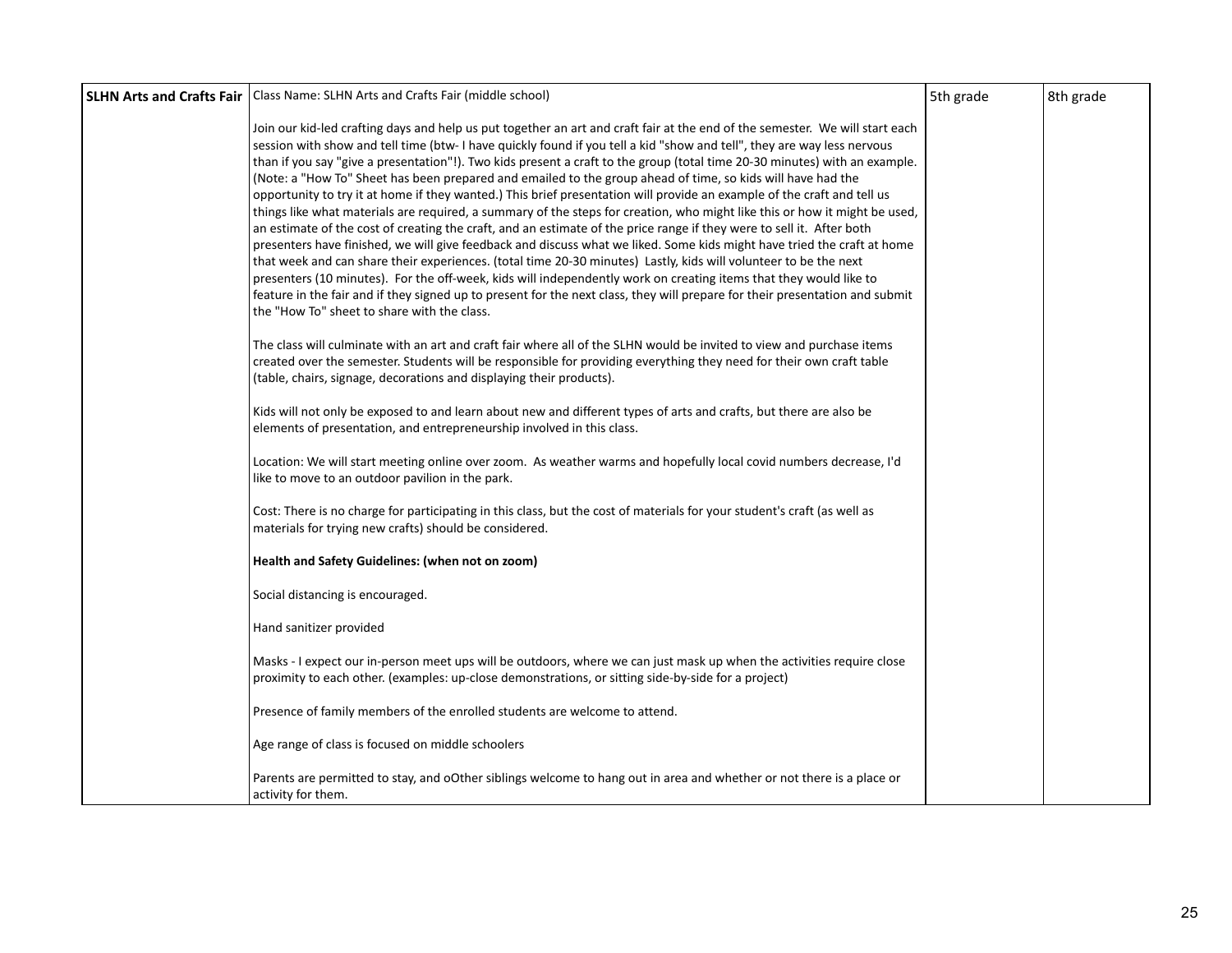| Spanish I (ages 12+)  | Spanish I (ages 12+)                                                                                                                                                                                                                                                                                                                                                        | 12 y/o        | 18 y/o |
|-----------------------|-----------------------------------------------------------------------------------------------------------------------------------------------------------------------------------------------------------------------------------------------------------------------------------------------------------------------------------------------------------------------------|---------------|--------|
|                       | A native Spanish speaker and trained Spanish teacher, will teach this online class for kids. They taught our beginners<br>chess class last semester and is patient and creative. We hope you'll join the fun!                                                                                                                                                               |               |        |
|                       | Cost: \$50 paid directly to teacher (details to follow)                                                                                                                                                                                                                                                                                                                     |               |        |
|                       | Sibling discount available: \$85 for two siblings.                                                                                                                                                                                                                                                                                                                          |               |        |
| Spanish I (ages 8-11) | Spanish I (ages 8-11)                                                                                                                                                                                                                                                                                                                                                       | 08 y/o        | 11 y/o |
|                       | A native Spanish speaker and trained Spanish teacher, will teach this online class for kids. They taught our beginners<br>chess class last semester and is patient and creative. We hope you"II join the fun!                                                                                                                                                               |               |        |
|                       | Cost: \$50 paid directly to teacher (details to follow)                                                                                                                                                                                                                                                                                                                     |               |        |
|                       | Sibling discount available: \$85 for two siblings.                                                                                                                                                                                                                                                                                                                          |               |        |
| <b>Spring Recital</b> | This is a Spring Recital for our young musicians (possibly poets)! I am currently waiting to see if the venue's attached art<br>gallery will also be available. If so, this will be opened up to our artists as well. I want this to be as kid led as possible, so I<br>will be hosting 3 zoom meetings for the kids to discuss and decide on several options for the show. | $05 \sqrt{0}$ | 18 y/o |
|                       | Ages: 18 and under. There is no age minimum, but please keep in mind that this is a recital for young musicians, not a<br>talent show.                                                                                                                                                                                                                                      |               |        |
|                       | Costs: Free to participate. Will be in the evening on a weeknight                                                                                                                                                                                                                                                                                                           |               |        |
|                       | Accessibility: I believe this is accessible for all, however I will double check and update as soon as I know for sure.                                                                                                                                                                                                                                                     |               |        |
|                       | Covid Guidelines: Guidelines will depend on covid numbers at time of event. Worst case scenario policy will be requiring<br>masks for all, regardless of vaccination status.                                                                                                                                                                                                |               |        |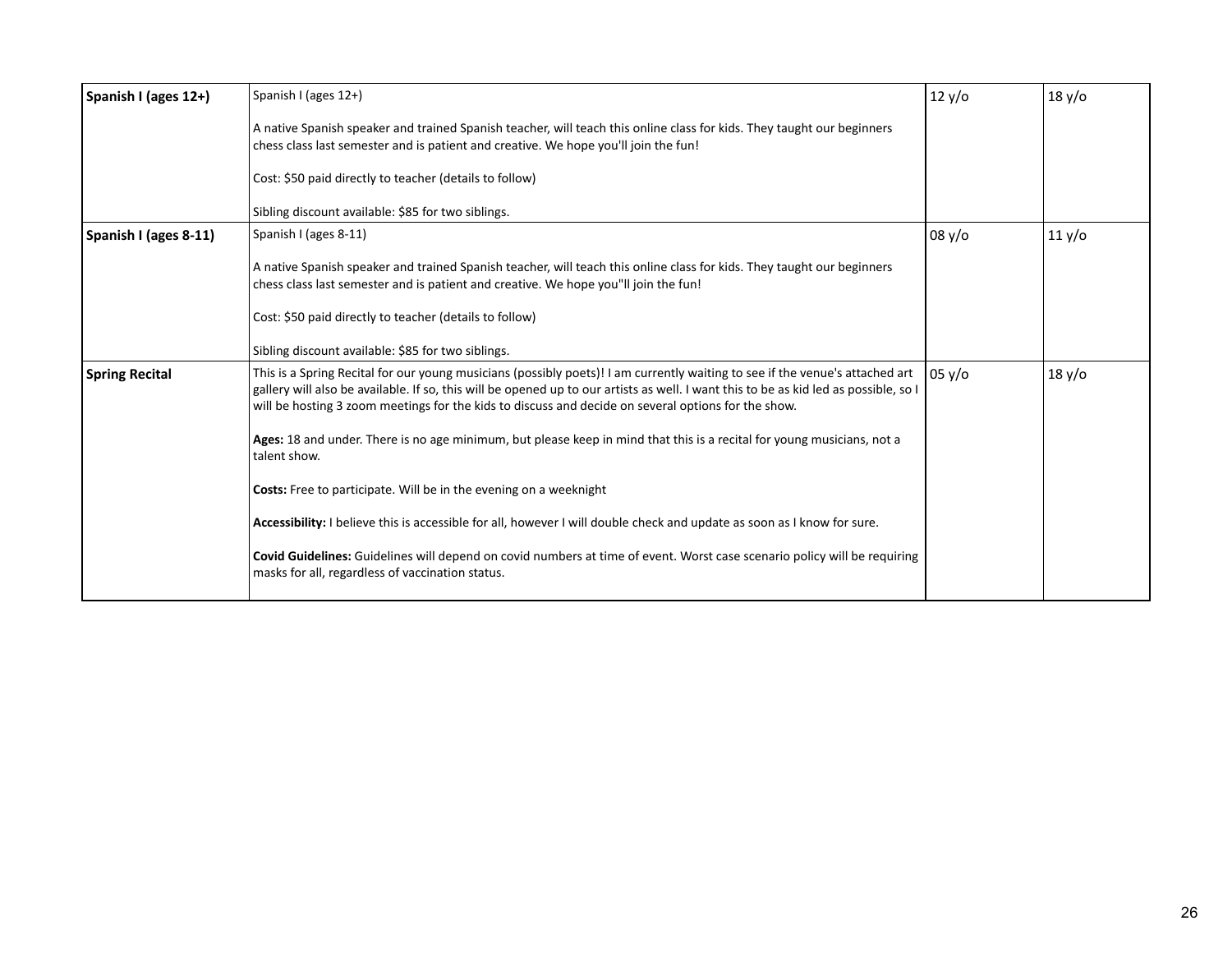| <b>Stargazing at</b><br><b>Broemmelsiek Park</b> | The St Charles County Parks Department and the Astronomical Society of Eastern Missouri (ASEM) offers educational<br>stargazing programs every Friday night at Broemmelsiek Park. Weather permitting, the public can discover<br>constellations and stars through complex telescopes. A member of the ASEM will provide our group a brief, private<br>introduction to what we will be seeing in the sky that evening prior to the event beginning. We can then stay and use<br>the ASEM's three large telescopes to view the sky. If you have a telescope, feel free to bring it as well. This is a public<br>event, so we will be sharing the large telescopes with the public. Here is a website with more information. https:<br>//www.sccmo.org/1915/Astronomy-Viewing-Area<br>Class will start approximately 1 hour prior to sunset. You may leave whenever you wish, but the event officially ends<br>about two hours past sunset. Please note that most people use just their parking lights to navigate out of the parking<br>lot. This helps everyone to keep their "night eyes" with enlarged pupils and see the stars more clearly. This not required<br>but definitely appreciated by all who attend (not just our group). In addition, being aware of this is helpful for<br>maintaining safety.<br>Health and Safety Guidelines: Masks required and social distancing as much as possible required for our group. This is<br>public event, so there most likely will be other people there who may not be masked or social distancing. At the event,<br>you may choose to look into public telescopes, depending on your comfort with that activity. One telescope has several<br>stairs to ascend when using it. The event takes place on grassy terrain at night. It is very dark as lighting is minimal to<br>provide best star viewing experience.<br>All ages welcome! | 01 y/o    | 18 y/o          |
|--------------------------------------------------|-------------------------------------------------------------------------------------------------------------------------------------------------------------------------------------------------------------------------------------------------------------------------------------------------------------------------------------------------------------------------------------------------------------------------------------------------------------------------------------------------------------------------------------------------------------------------------------------------------------------------------------------------------------------------------------------------------------------------------------------------------------------------------------------------------------------------------------------------------------------------------------------------------------------------------------------------------------------------------------------------------------------------------------------------------------------------------------------------------------------------------------------------------------------------------------------------------------------------------------------------------------------------------------------------------------------------------------------------------------------------------------------------------------------------------------------------------------------------------------------------------------------------------------------------------------------------------------------------------------------------------------------------------------------------------------------------------------------------------------------------------------------------------------------------------------------------------------------------------------------------------------------|-----------|-----------------|
| <b>Sugar Igloo Building</b><br><b>STEM</b>       | We will consider STEM concepts to build a sugar igloo.<br>Supplies needed - 1 box of sugar cubes, 1 bottle of white glue, flat surface to glue base (cardbord would be great).<br>Optional supplies at end - paint or decoration for your igloo.<br>This class will meet on Zoom.                                                                                                                                                                                                                                                                                                                                                                                                                                                                                                                                                                                                                                                                                                                                                                                                                                                                                                                                                                                                                                                                                                                                                                                                                                                                                                                                                                                                                                                                                                                                                                                                         | 1st grade | 6th grade       |
| Teas of the Boston Tea<br>Party                  | Have you ever wondered what kind of tea was thrown overboard during the Boston Tea Party? We will talk about<br>events leading up to that night, discuss what teas were destroyed, and sample some of these historic teas!<br>Ages: Open to all ages and families!<br>There is a supply fee of \$2 per student to help with the cost of the tea.                                                                                                                                                                                                                                                                                                                                                                                                                                                                                                                                                                                                                                                                                                                                                                                                                                                                                                                                                                                                                                                                                                                                                                                                                                                                                                                                                                                                                                                                                                                                          | 01 y/o    | Adult $20+ y/o$ |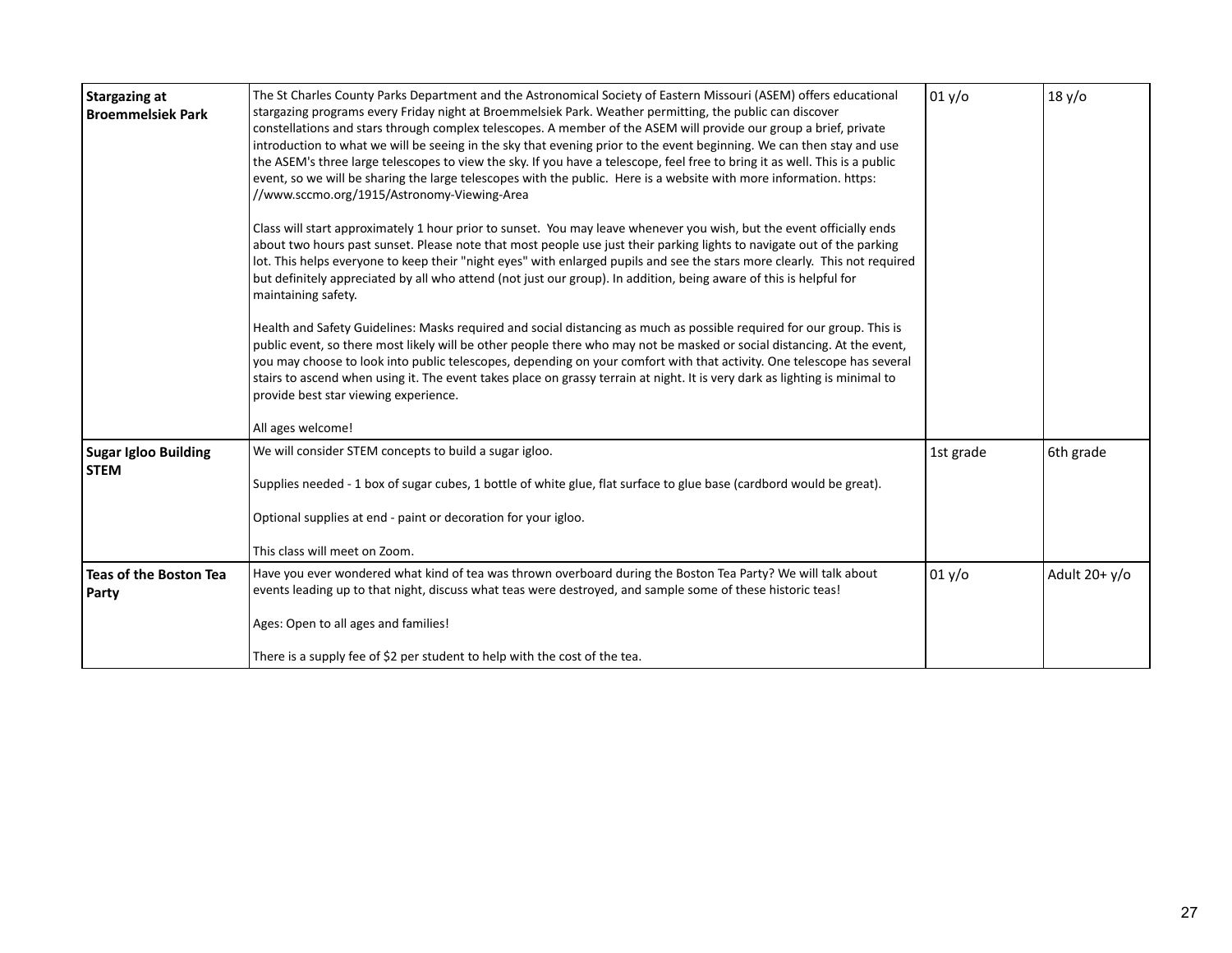| <b>Teen Camping Trip</b> | Anyone interested in participating in a teen weekend camping trip is welcome to sign up for this class. We will discuss<br>ideas as a group and book our group tent camping site asap. The teens will handle most of the planning, equipment list,<br>cooking, etc.<br>This will be for teens only and will include an appropriate number of chaperones based on how many students are<br>going.<br>Camping fees will be determined by the number going, but should be quite resonable.<br>Proof of a negative covid test prior to the camping trip may be required. You may be asked to mask when together as a<br>large group, and we ask that everyone respect each other's choices and space. Teachers will email more definite<br>guidelines as the date approaches.                                                                                                                                                                                                                                                                                                                                                                                                                                                                                                                                                                                                                                                                                                        | 13 y/o | 18 y/o |
|--------------------------|----------------------------------------------------------------------------------------------------------------------------------------------------------------------------------------------------------------------------------------------------------------------------------------------------------------------------------------------------------------------------------------------------------------------------------------------------------------------------------------------------------------------------------------------------------------------------------------------------------------------------------------------------------------------------------------------------------------------------------------------------------------------------------------------------------------------------------------------------------------------------------------------------------------------------------------------------------------------------------------------------------------------------------------------------------------------------------------------------------------------------------------------------------------------------------------------------------------------------------------------------------------------------------------------------------------------------------------------------------------------------------------------------------------------------------------------------------------------------------|--------|--------|
| <b>Teen Game Night</b>   | We look forward to seeing your faces in our basement around our pool table, air hockey table and foosball table! Please<br>come! We"ve also set up an old stereo so our DJ will entertain you with tracks, if you're lucky. Or, we've added a<br>projector and you kids can watch a movie -- because we all know how easy it is for ten teens to agree on a movie!<br>Health and Safety: Two steps at the front door and stairs to the basement. Hand sanitizer will be available. Please wear<br>a mask and be vaxxed. No guns or smoking in the house. We do have a cat. Public-schooled teen sister will also<br>probably be present.<br>Ages: 13-18. Drop-off. Free.                                                                                                                                                                                                                                                                                                                                                                                                                                                                                                                                                                                                                                                                                                                                                                                                         | 13 y/o | 18 y/o |
| Teen Night #1 - #8       | Please join us for a fun, casual hangout. These are listed as separate but identical events. We will be outside as much as<br>weather permists but some time may be in our finished basement. I will send an email the week of the event with<br>details on inside vs. outside for that week and any other adjustments to our COVID precautions. If needed, hangout will<br>be moved to Zoom. Outside we have a firepit in our yard and a nice park a short walk away. Inside we have Super<br>Nintendo, Nintendo Switch, bumper pool, and pinball plus loads of board games and a classroom full of art supplies. Feel<br>free to bring your own favorite activity.<br>We will provide a "main course" (usually pizza) and some beverages. Please bring a snack to share.<br><b>Health and Safety Guidelines:</b><br>Social distancing Not required when masked<br>Handwashing/hand sanitizer Available in mulitiple locations inside and outside of home<br>Masks Please wear whenever not eating/drinking. Exceptions are made for active games such as tag.<br>Presence of family members of the enrolled students. One if not both parents will be present and loosely supervising.<br>Environmental (i.e., pets, allergens present, weapons, etc) We have 2 cats and 2 dogs. All are friendly but can be<br>contained away from guests if given advance notice. There are no firearms on the property.<br>Age range of class 12-18. Drop-off required. No siblings, please | 12 y/o | 18 y/o |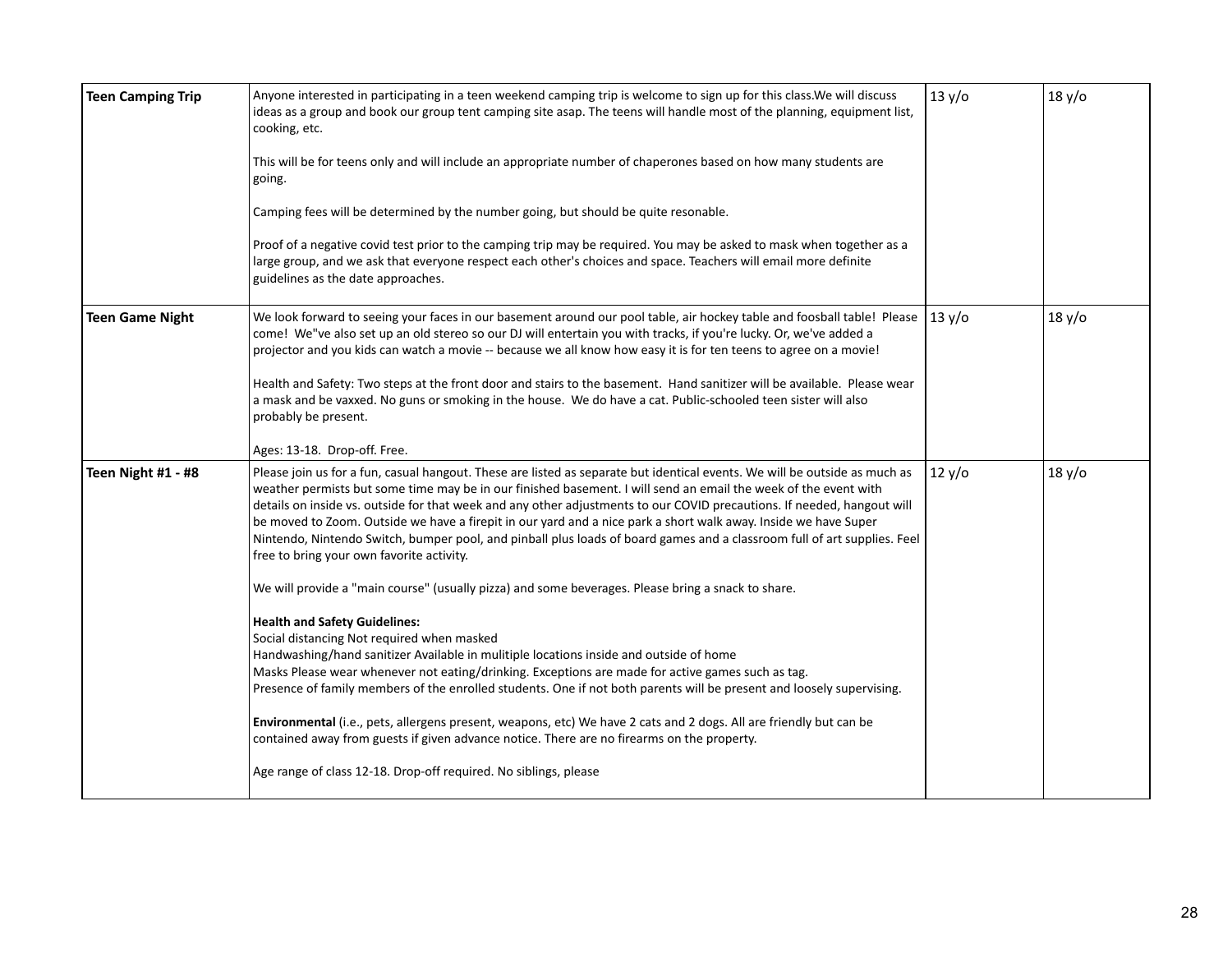| <b>Teen Retreat</b>                               | Located at a nearby residential camp, this will be an opportunity for teens to hang out together and spend their time<br>playing board/card games, listening to/playing music, chatting, snacking, making a campfire, going on walks, and maybe<br>even doing a team-building course or other special venue-hosted activity (like a night hike). Facilities will be a cabin with<br>cots/bunk beds. Simple, vegetarian meals will be provided. Cost will depend on how many teens register, but the goal is<br>about \$100 per teen. The retreat will be on a Friday - Sunday. Covid precautions will be determined as we get closer to<br>the date. We hope you'll come!                                                                                                                                                      | 13 y/o | 18 y/o |
|---------------------------------------------------|--------------------------------------------------------------------------------------------------------------------------------------------------------------------------------------------------------------------------------------------------------------------------------------------------------------------------------------------------------------------------------------------------------------------------------------------------------------------------------------------------------------------------------------------------------------------------------------------------------------------------------------------------------------------------------------------------------------------------------------------------------------------------------------------------------------------------------|--------|--------|
| <b>The Writers Collective</b>                     | This group is for writers of all kinds to share inspiration, bounce ideas off one another, and gain feedback from other<br>writers when wanted. All types of writing; whether comics, short stories, novels, or news articles; are welcome here.<br>This will be a safe space to share (or not share) as much as you feel comfortable with at any given time. Use this time to<br>pursue personal writing goals, or even to work on writing assignments from other classes in a supportive group<br>environment.<br>We will start the semester on Zoom, but will hopefully transition to outdoor in-person (masked and distanced) later in<br>the semester as soon as covid numbers and temperature allow. This is a cooperative student-based writing club; adult<br>presence will be limited to tech/setup/admin needs only. | 10 y/o | 15 y/o |
| <b>Theater and Democracy</b><br>in Ancient Greece | Intro to Ancient Greek comedies and tragedies. Architecture of the theaters. Theatrical mask making and theatrical play<br>at the end of each class.<br>Parents are welcome to stay.<br>Since the event is outdoors with plenty of room to spread out, masks are not required.                                                                                                                                                                                                                                                                                                                                                                                                                                                                                                                                                 | 05 y/o | 18 y/o |
| <b>Track Club</b>                                 | This will be a casual, no-pressure running opportunity for kids and parents. The focus will be on having fun and burning<br>off a little steam with friends. Walking is totally allowed!<br>Park offers a nice running surface with visibility of the entire track and field. There"s a playground nearby if your non-<br>runners want to take advantage of it.<br>Accessibility: Short, paved trail from parking lot to track. No thresholds.<br>Health and safety: Masks are not required.<br>All ages                                                                                                                                                                                                                                                                                                                       | 01 y/o | 18 y/o |
| <b>Video Creation</b>                             | In this class, students can create any kind of videos they like. We'll work on skills to improve our videos, such as video<br>editing, composition, lighting, adding text, adding voiceover, and overcoming any obstacles we encounter along the<br>way. This class will be highly collaborative, and we'll figure things out as we go. Students will need some kind of device<br>for recording video (smart phone, tablet, etc) and some way to edit video. There won't be a specific editing program<br>required, but if I find a good free one I will share that. Class time will be spent demonstrating/discussing concepts,<br>sharing videos and troubleshooting. Students will need to spend time (I would guess at least one hour per week?)<br>outside of class working on their videos.                              | 12 y/o | 18 y/o |